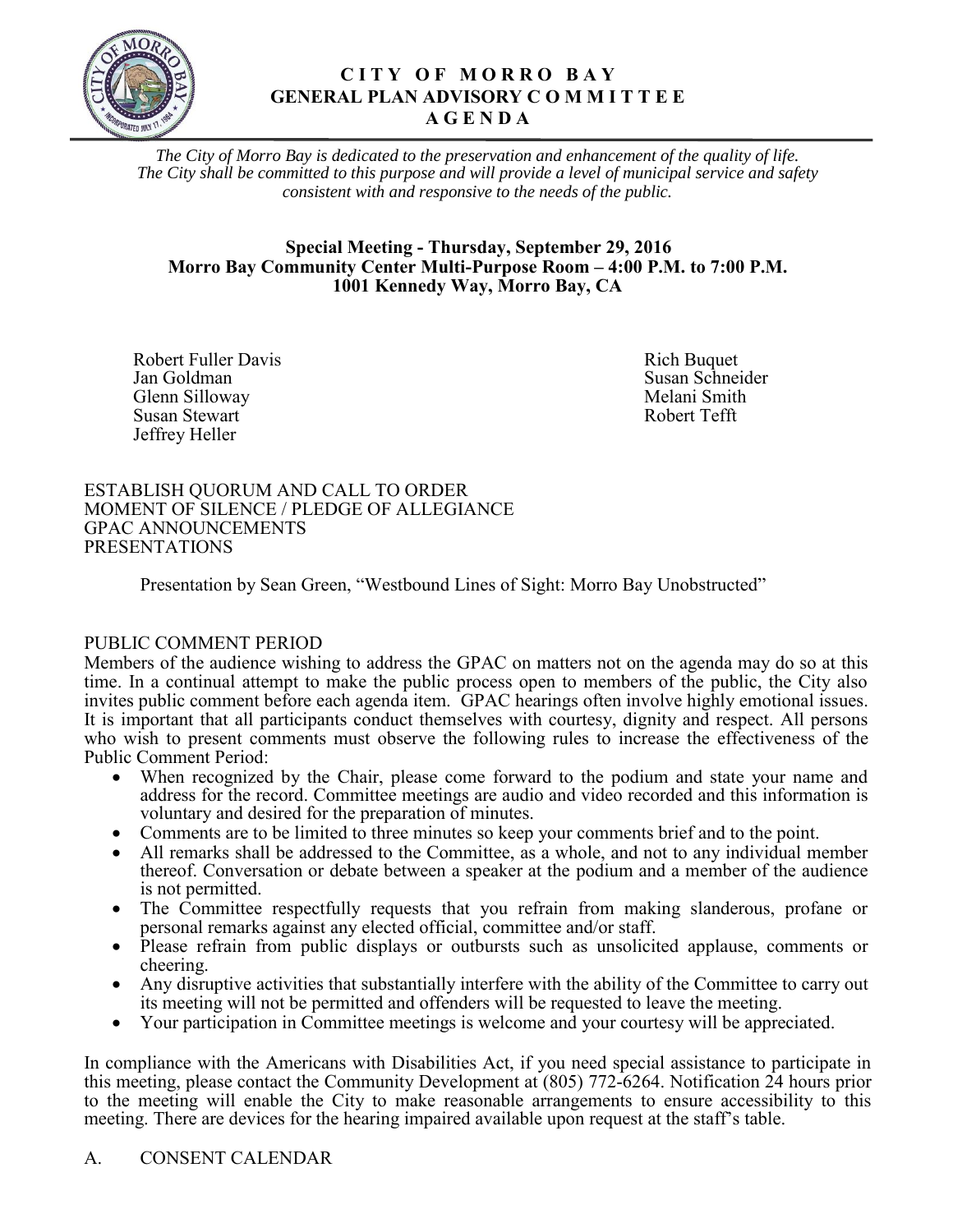A-1 Revised Community Vulnerability and Resiliency Assessment (CVRA) Draft – *Available online at<http://www.morro-bay.ca.us/DocumentCenter/View/10030> - Paper copy available upon request.* Staff recommendation: Receive and File

#### B. UNFINISHED BUSINESS - None

#### C. NEW BUSINESS

#### C-1 Michael Baker International Presentations – Power Point Presentation Attached

- 1. Introduction & Status Update (Jeff Henderson)
- 2. [Review of Draft Key Issues and Policies Report \(Jeff Henderson\) Report available](#page-3-0)  online at: [http://www.morro-bay.ca.us/DocumentCenter/View/9919.](http://www.morro-bay.ca.us/DocumentCenter/View/9919) *Paper copy available upon request.*
- 3. Downtown Waterfront Specific Plan (Loreli Cappel)

#### D. COMMITTEE MEMBER CLOSING COMMENTS

#### E. COMMUNITY DEVELOPMENT DIRECTOR/MICHAEL BAKER INTL. COMMENTS

#### F. ADJOURNMENT

Adjourn to the next regularly scheduled GPAC meeting on October 20, 2016 at 4:00 p.m.

#### **COMMITTEE MEETING PROCEDURES**

This Agenda is subject to amendment up to 72 hours prior to the date and time set for the meeting. Please refer to the Agenda posted at the Community Development Department, 955 Shasta Avenue, for any revisions, or call the department at 772-6261 for further information.

Written testimony is encouraged so it can be distributed in the Agenda packet to the Committee. Material submitted by the public for Committee review prior to a scheduled hearing should be received by the Planning Division at the Community Development Department, 955 Shasta Avenue, no later than 5:00 P.M. the Tuesday (eight days) prior to the scheduled meeting. Written testimony provided after the Agenda packet is published will be distributed to the Committee but there may not be enough time to fully consider the information. Mail should be directed to the Community Development Department, Planning Division.

Materials related to an item on this Agenda are available for public inspection during normal business hours in the Community Development Department, at Mill's/ASAP, 495 Morro Bay Boulevard, or the Morro Bay Library, 695 Harbor, Morro Bay, CA 93442. Materials related to an item on this Agenda submitted to the General Plan Advisory Committee after publication of the Agenda packet are available for inspection at the Community Development Department during normal business hours or at the scheduled meeting.

This Agenda may be found on the Internet at:<http://www.morrobayca.gov/archive.aspx>or you can subscribe to Notify Me for email notification when the Agenda is posted on the City's website. To subscribe, go to <http://www.morrobayca.gov/list.aspx> and follow the instructions.

The Brown Act forbids the Committee from taking action or discussing any item not appearing on the agenda, including those items raised at Public Comment. In response to Public Comment, the Committee is limited to:

- 1. Responding to statements made or questions posed by members of the public; or
- 2. Requesting staff to report back on a matter at a subsequent meeting; or
- 3. Directing staff to place the item on a future agenda. (Government Code Section 54954.2(a))

Committee meetings are conducted under the authority of the Chair who may modify the procedures outlined below. The Chair will announce each item. Thereafter, the hearing will be conducted as follows:

1. The Community Development Department staff will present the staff report and recommendation on the proposal being heard and respond to questions from Committee members.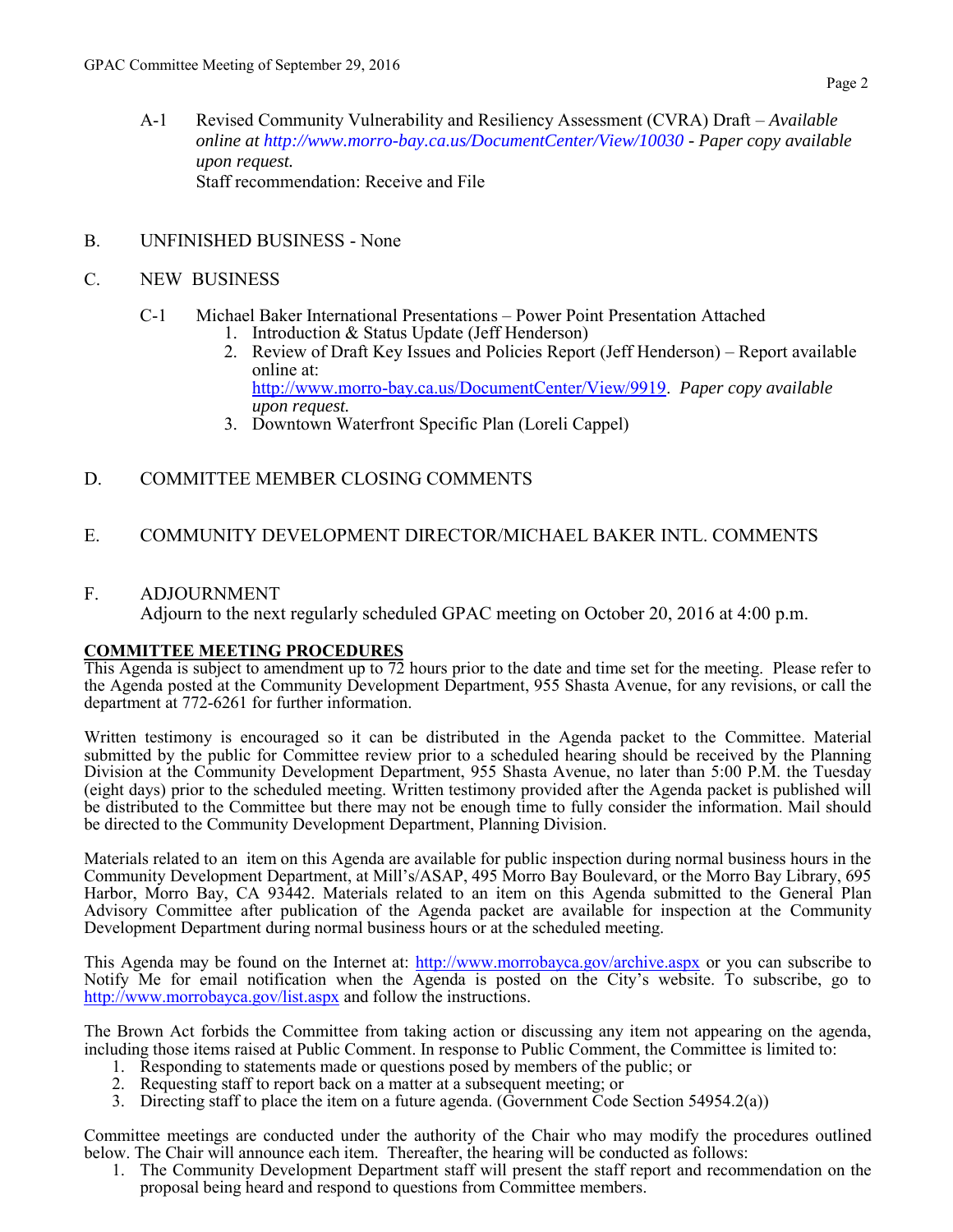2. The Chair will then ask other interested persons to come to the podium to present testimony either in support of or in opposition to the proposal.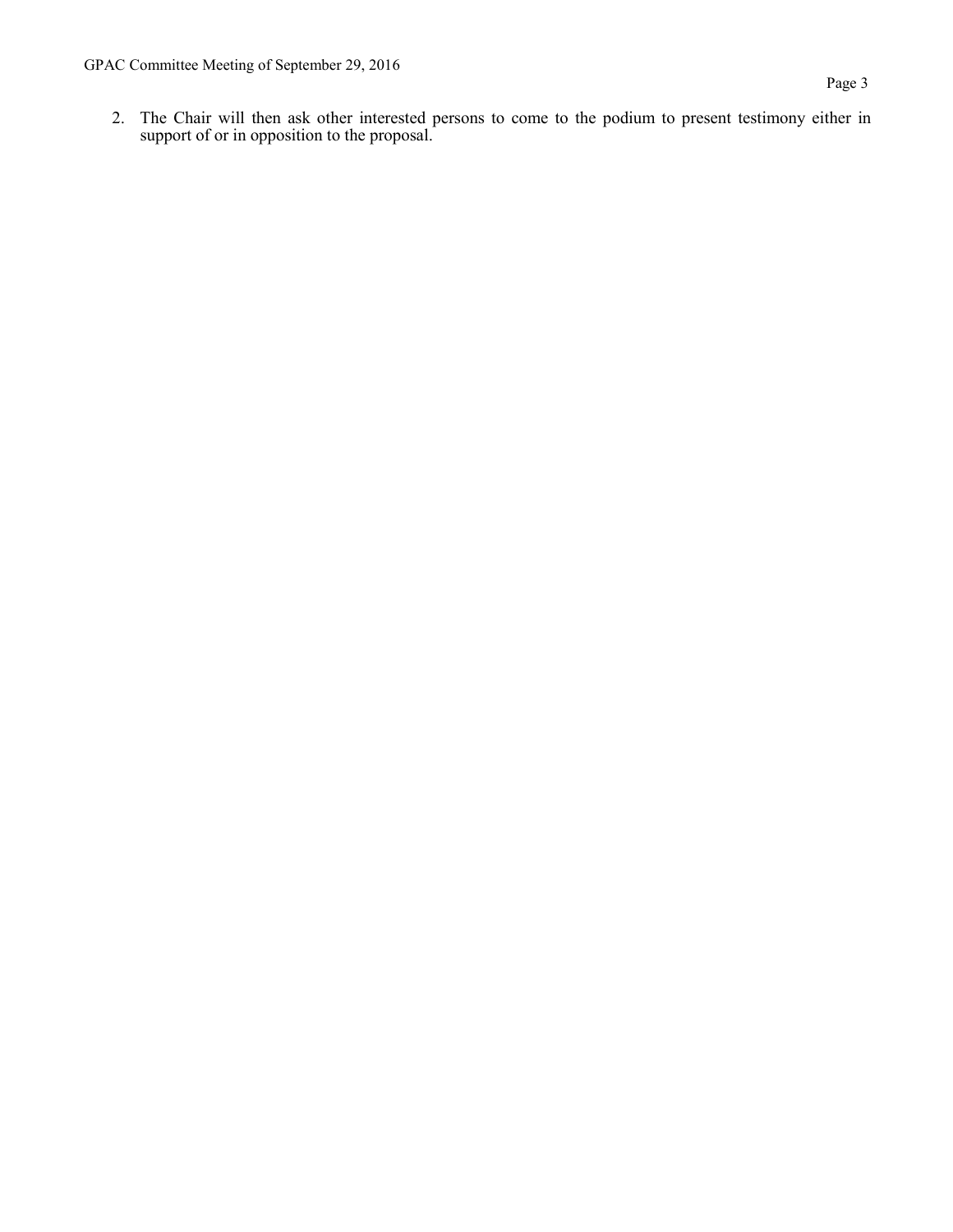### <span id="page-3-0"></span>GENERAL PLAN ADVISORY COMMITTEE MEETING

September 29, 2016

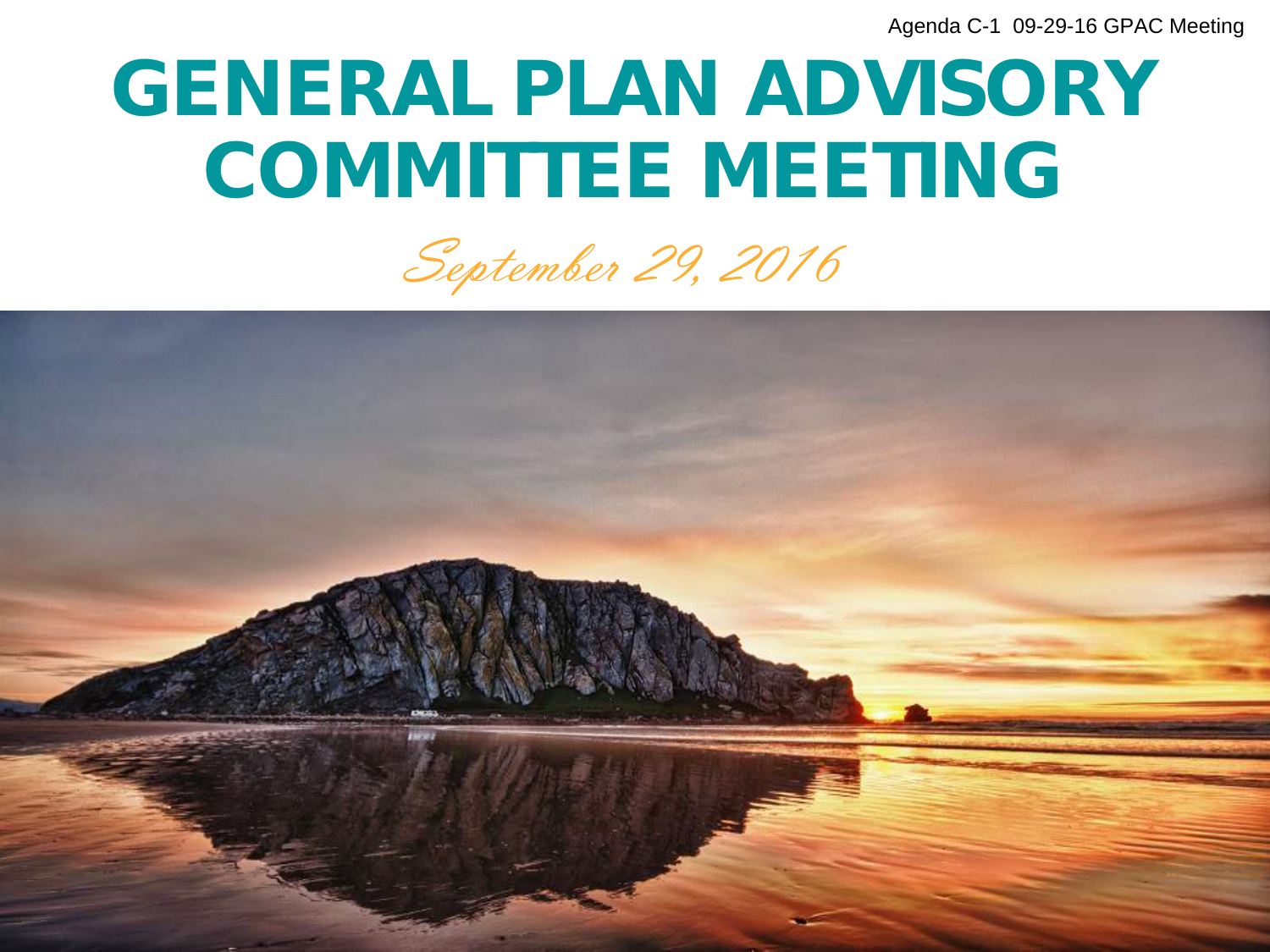### Presentation Outline

- Introduction & Status Update (Jeff Henderson) (5 mins)
- Receive and File (Jeff Henderson) (5 mins)
	- Community Vulnerability and Resilience Assessment
- Presentation from Sean Green "Westbound Lines of Sight: Morro Bay Unobstructed" (30 minutes)
- Continue Key Issues and Policies (Jeff Henderson) (1 hour and 30 mins)
- Downtown Waterfront Strategic Plan (Loreli Cappel) (50 mins)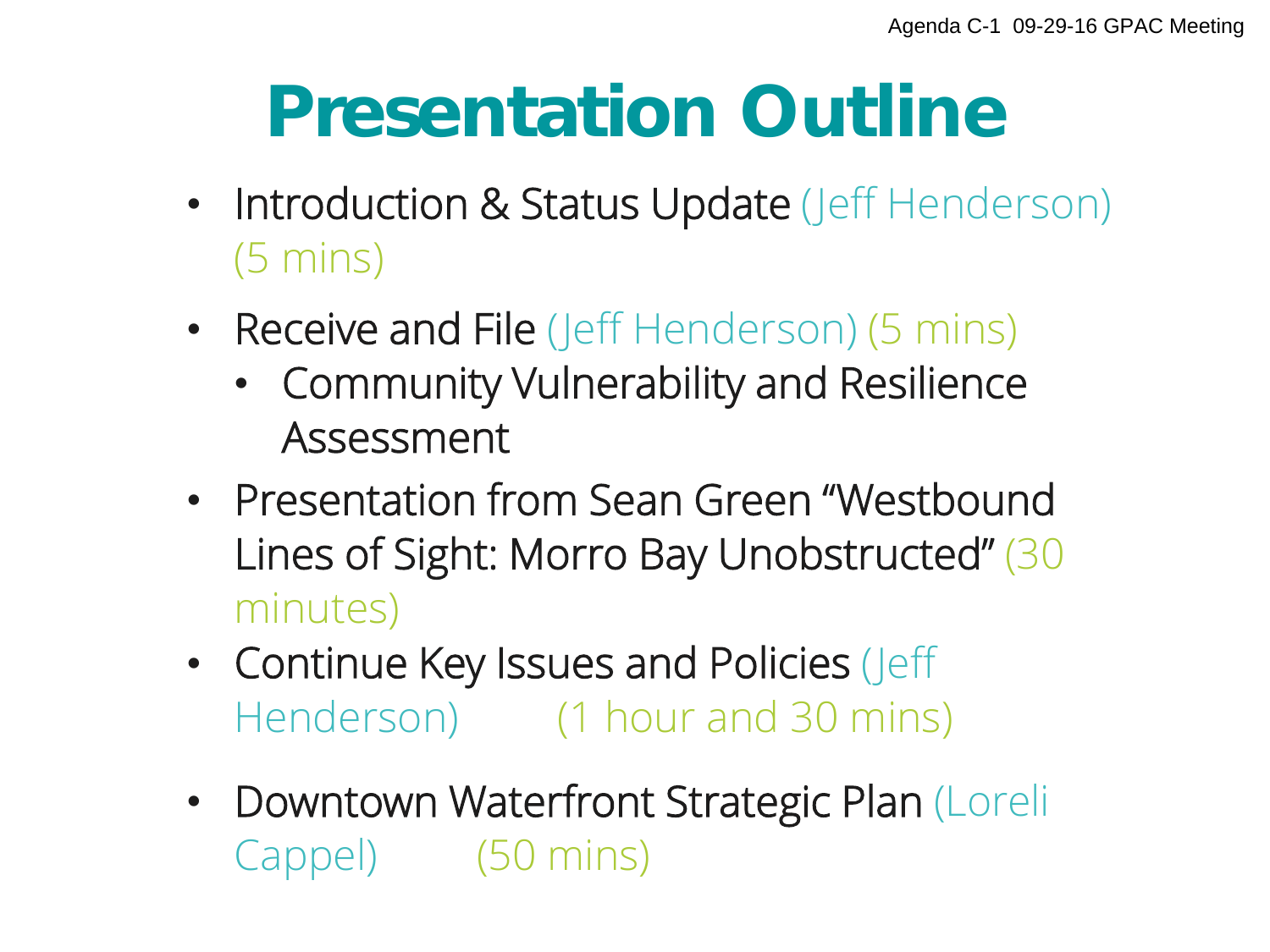### Status Update

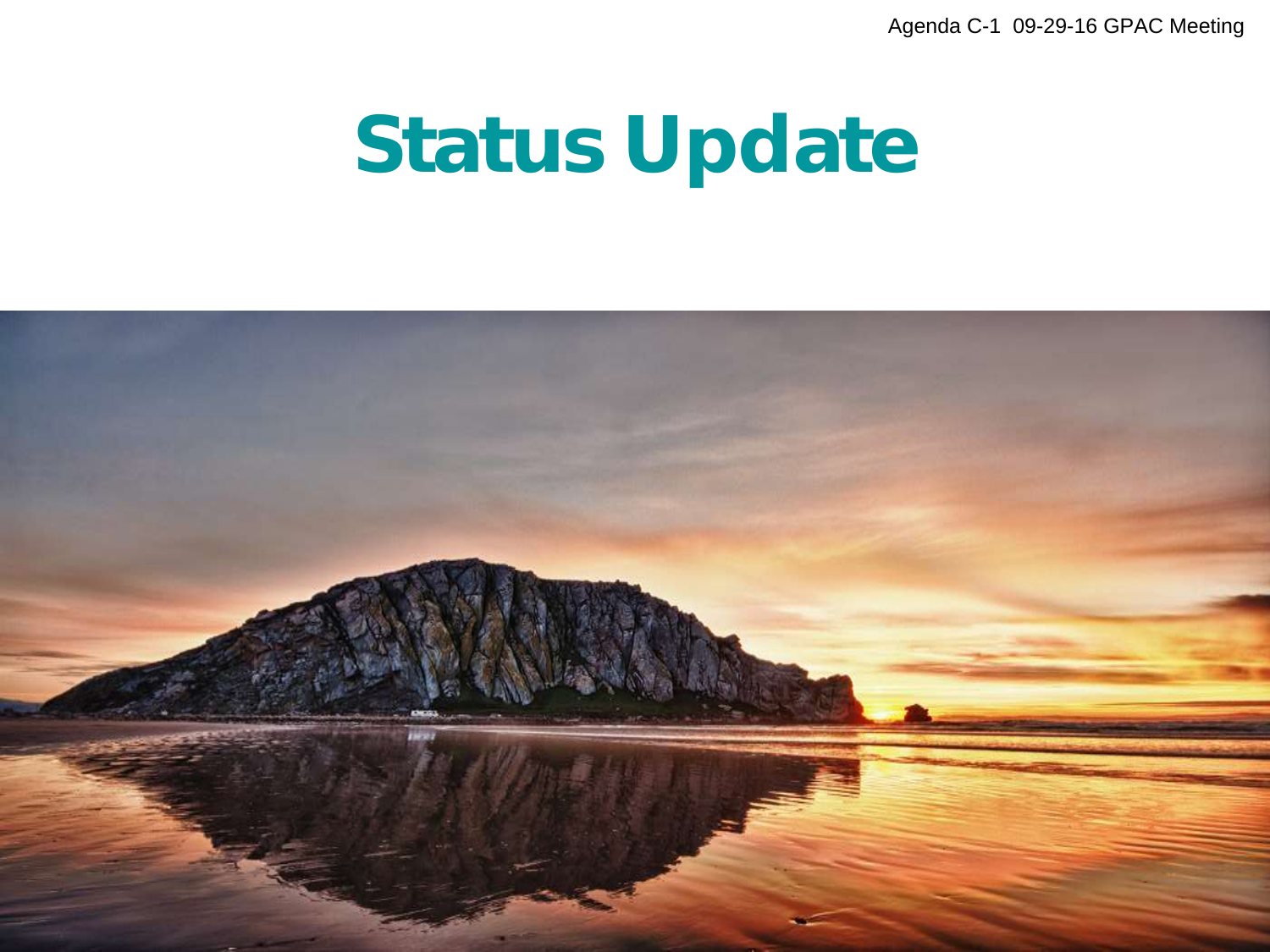### Project Updates

Community **Outreach** 

Key Issues and Policies

#### Downtown Waterfront Strategic Plan

- Forthcoming: Continue to receive input on Key Issues & Policies
- Continue key issues and policies task
- Continue with policy solution identification
- conditions
- Workshop on October 12th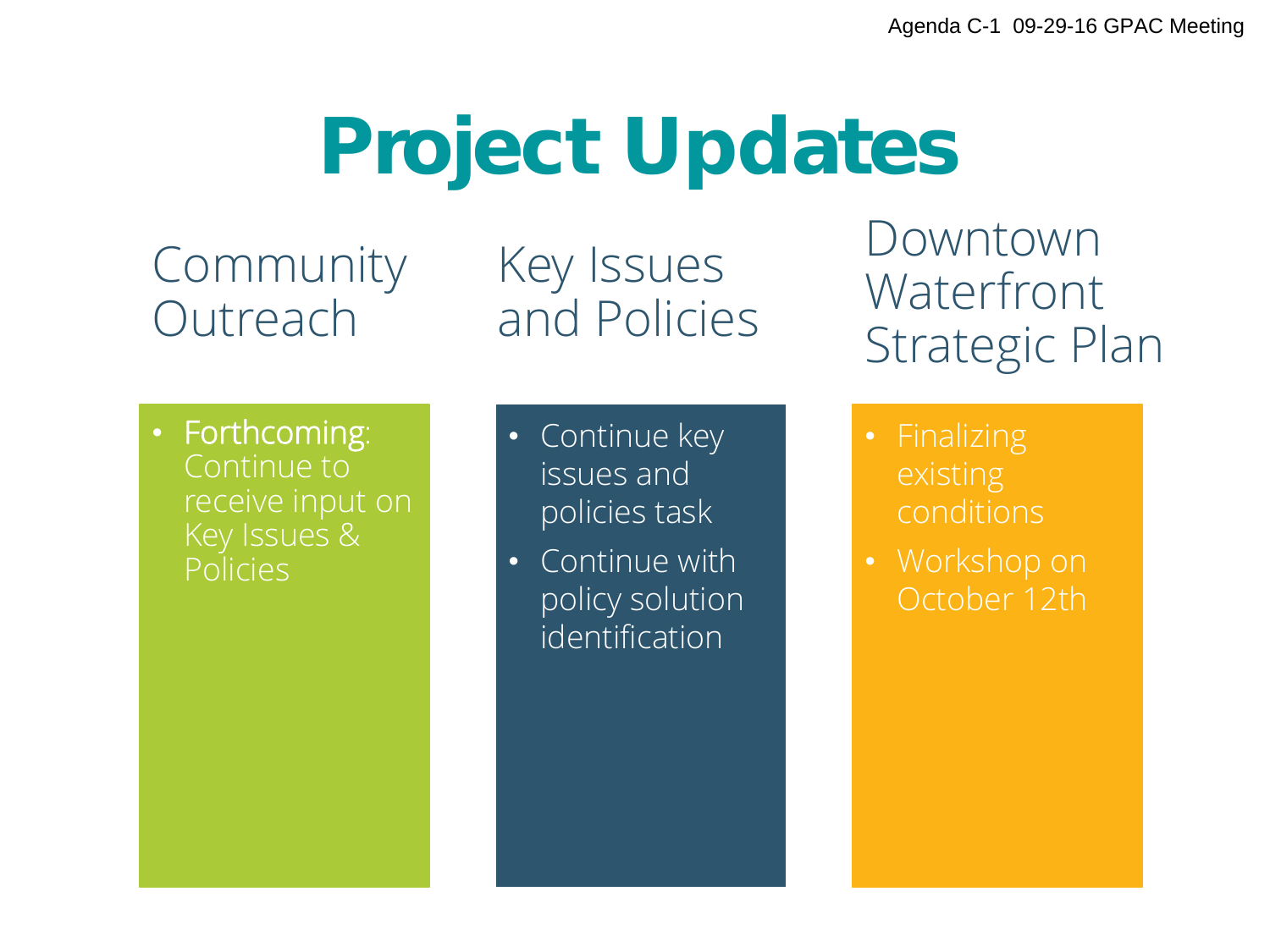## Receive and File Item

#### Revised Community Vulnerability and Resilience Assessment

- Reviewed by City staff, input addressed
- Reviewed by GPAC, input addressed
- Opportunity given for community input

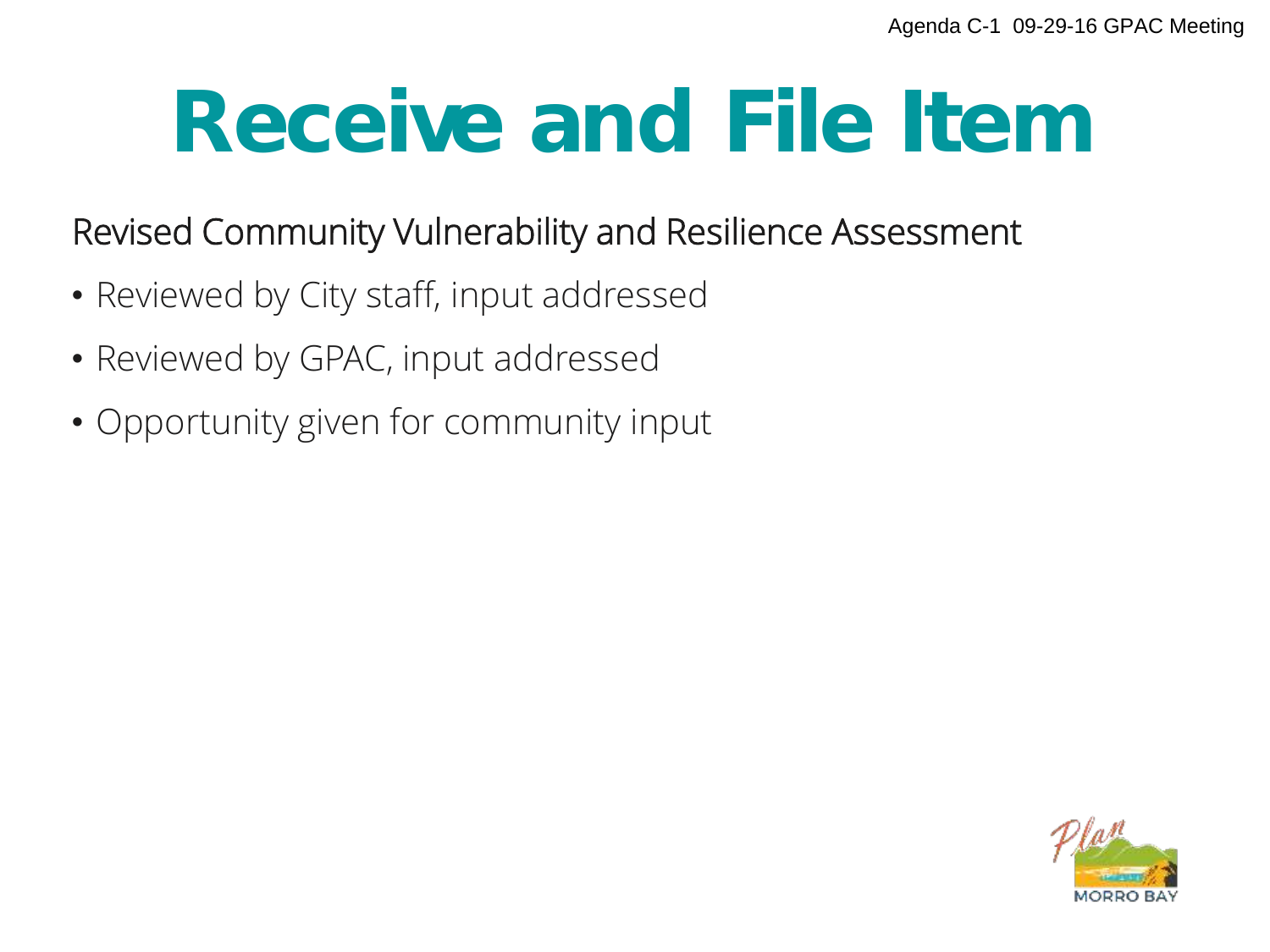### Key Issues and Policies

Overview and Discussion

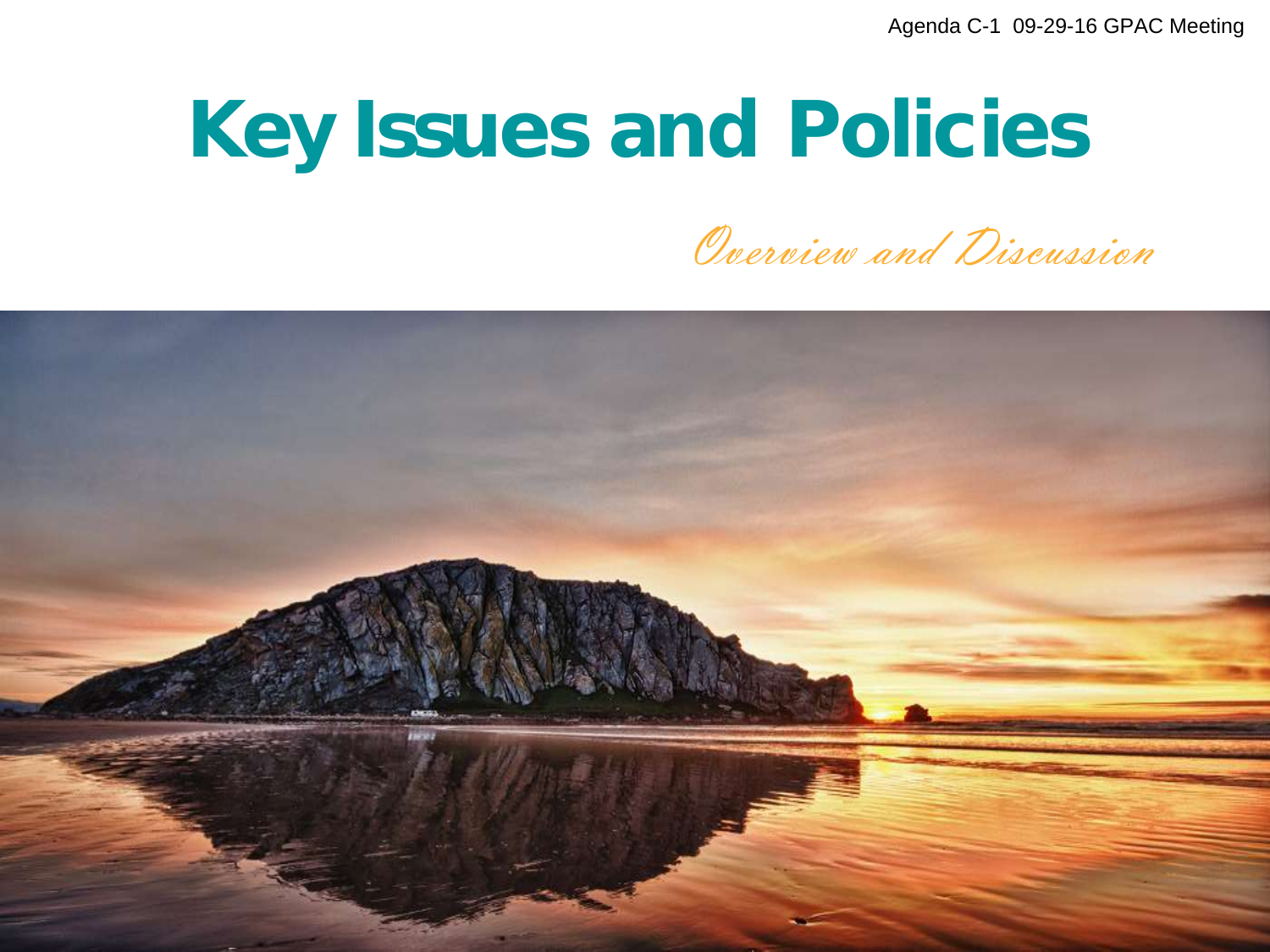## Overview

#### Key Issues

• Required topics, important subjects, and controversial items

#### Analysis and Policy Options

- Consider, discuss, provide preliminary recommendations
- Starts with GPAC
	- Will be further refined by staff, Planning Commission, and City Council
	- Will influence land use and circulation alternatives



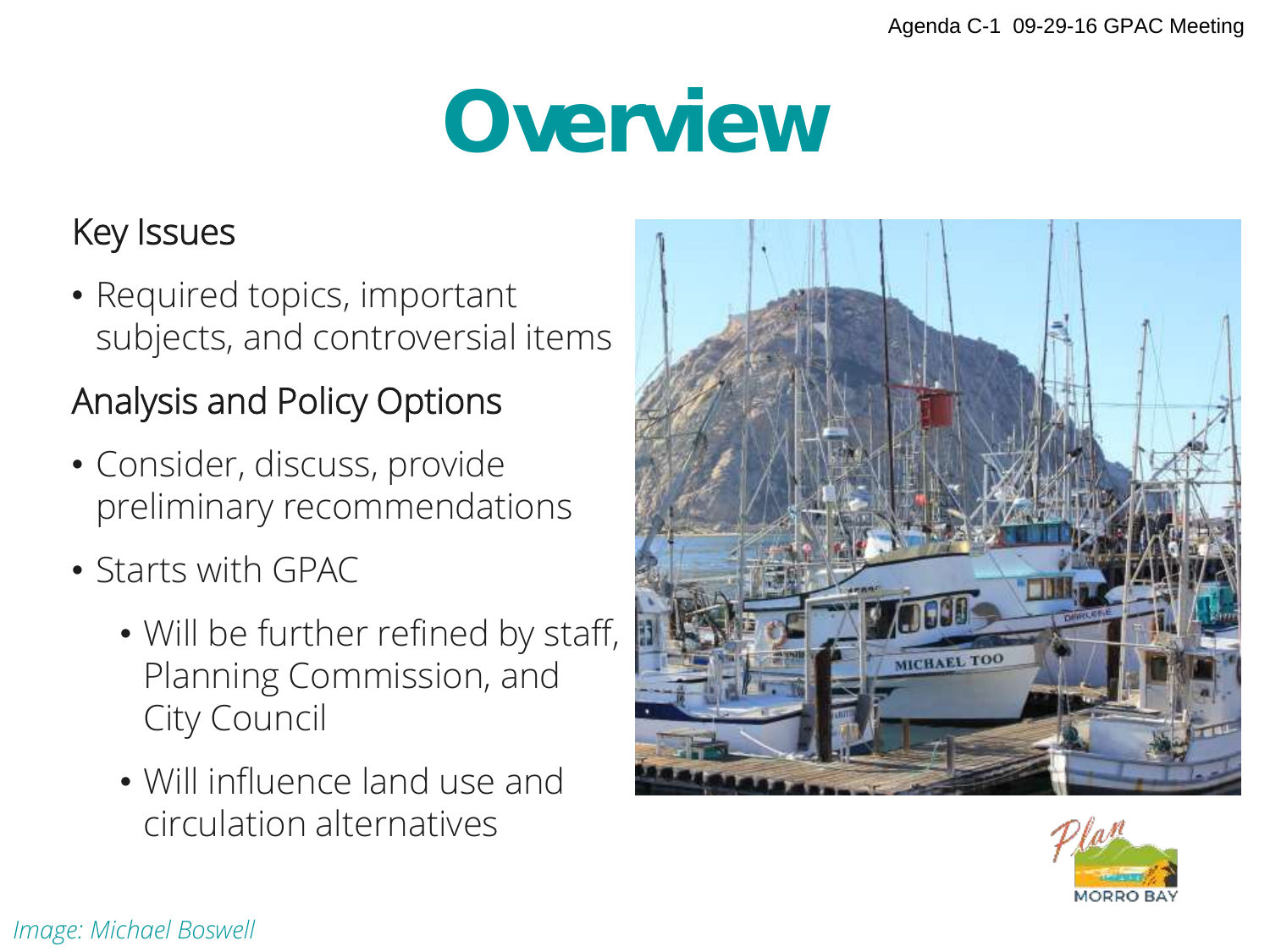

#### 8. Lower-Cost Overnight Visitor Accommodations Policy Options

8.A: Identify an appropriate threshold for lower-cost accommodations

8.B: Prohibit or regulate coastal short-term rentals

8.C: Protect existing lowercost accommodations

8.D: Develop new affordable accommodations

8.E: Provide public access to day-use facilities





*Image: Michael Boswell*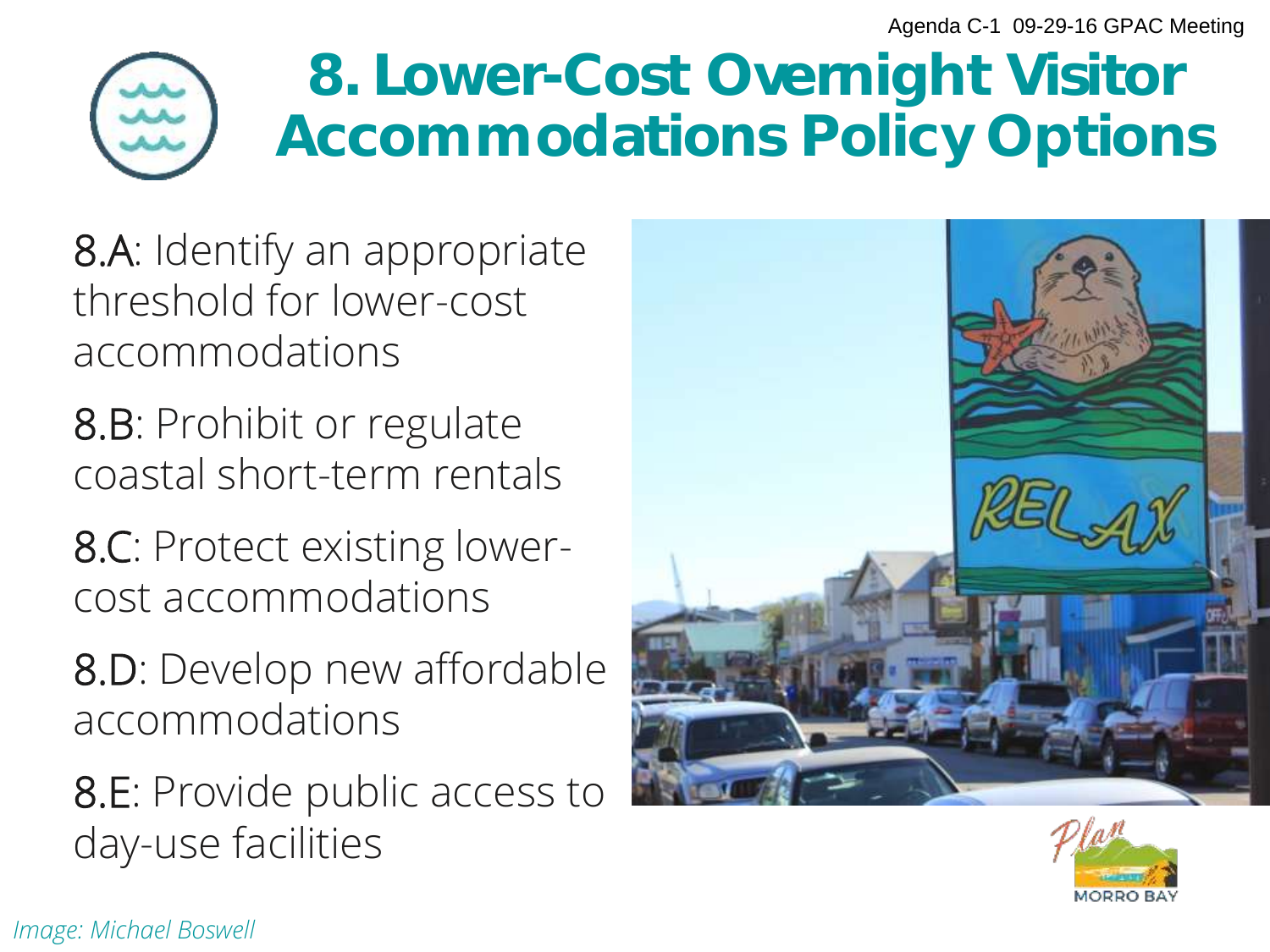

### 9. Downtown and Waterfront Connections Policy Options

9.A: Prepare and implement Downtown Waterfront Strategic Plan

9.B: Prepare and implement a master plan for Morro Rock

9.C: Ensure consistency with neighborhood and community characteristics

9.D: Create a multimodal downtown and waterfront

9.E: Encourage redevelopment or community use of vacant lots



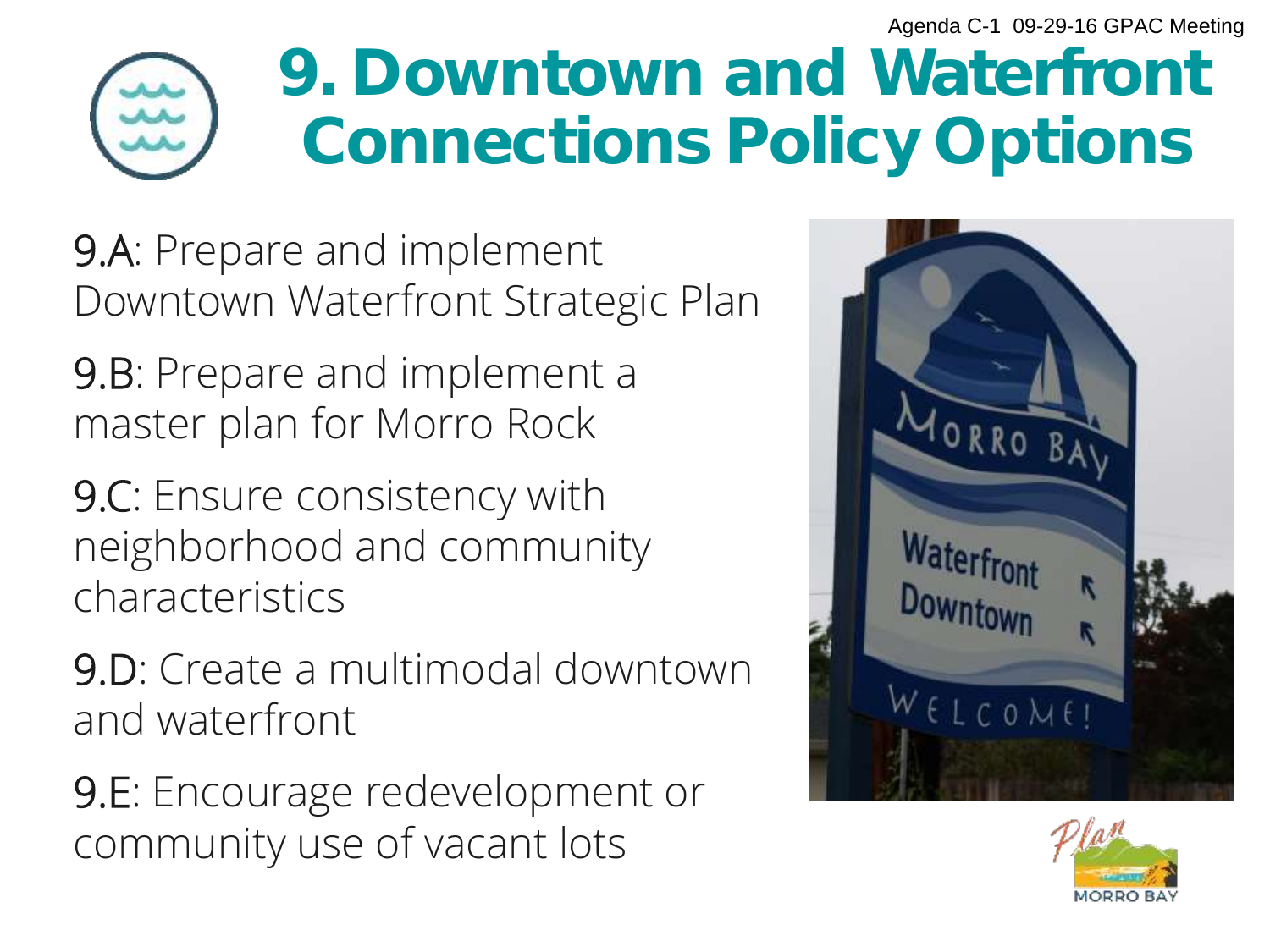#### 10. Sea Level Rise Resilience Policy Options Agenda C-1 09-29-16 GPAC Meeting

- 10.A: Determine assets that need coastal protection
- 10.B: Determine assets to relocate
- 10.C: Coordinate with other agencies that own vulnerable coastal assets
- 10.D: Consider sea level rise when reviewing new development and reuse projects
- 10.E: Examine shoreline protection structures
- 10.F: Manage existing revetments
- 10.G: Monitor beaches
- 10.H: Beneficially reuse sediment from Morro Bay



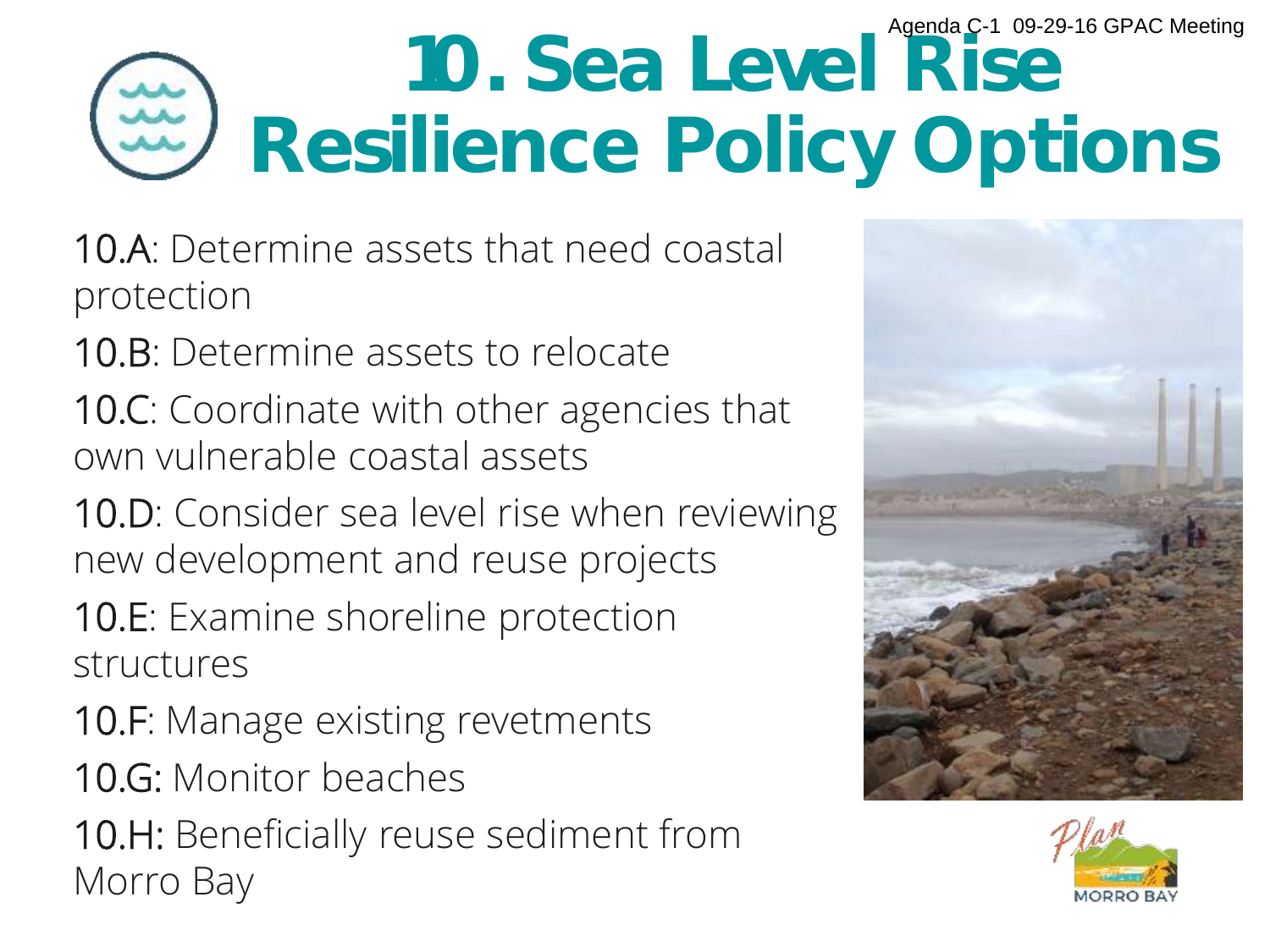### 11. Commercial Fishing Industry and Measure D Policy Options

11.A: Clarify the meaning of "clearly incidental" uses under Measure D

11.B: Reduce potential conflicts between commercial fishing and coastal recreational uses

11.C: Assist the commercial fishing industry to adapt to climate and economic change



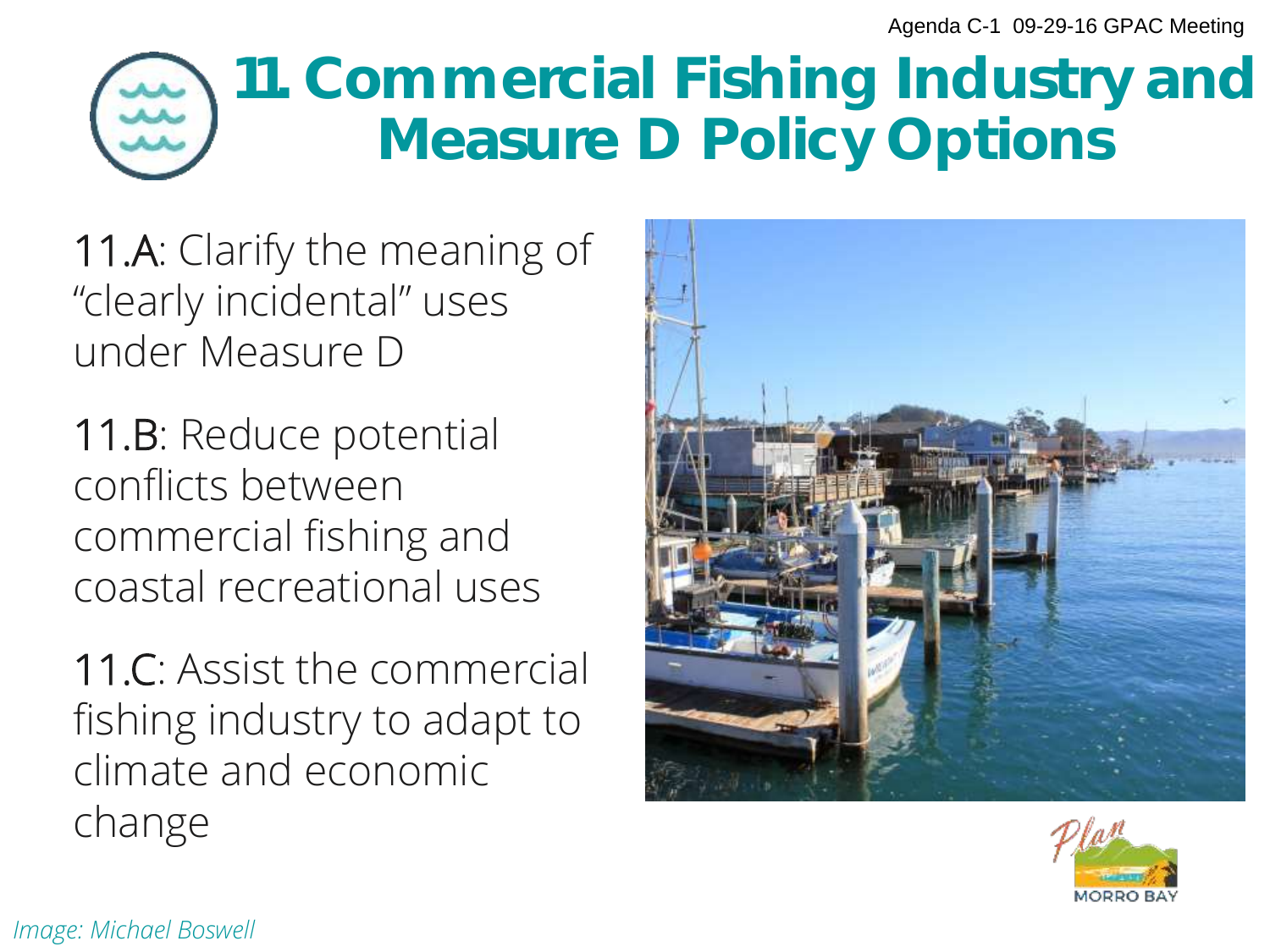### 12. Environmentally Sensitive Habitat Areas Policy Options

12.A: Comprehensive update to Environmentally Sensitive Habitat Area (ESHA) map

12.B: Foster and develop public-private partnerships to protect natural resources

12.C: Protect sensitive habitats from urban encroachment and runoff

12.D: Support habitat conservation planning

12.E: Establish habitat protection priorities

12.F: Balance preservation and recreation uses



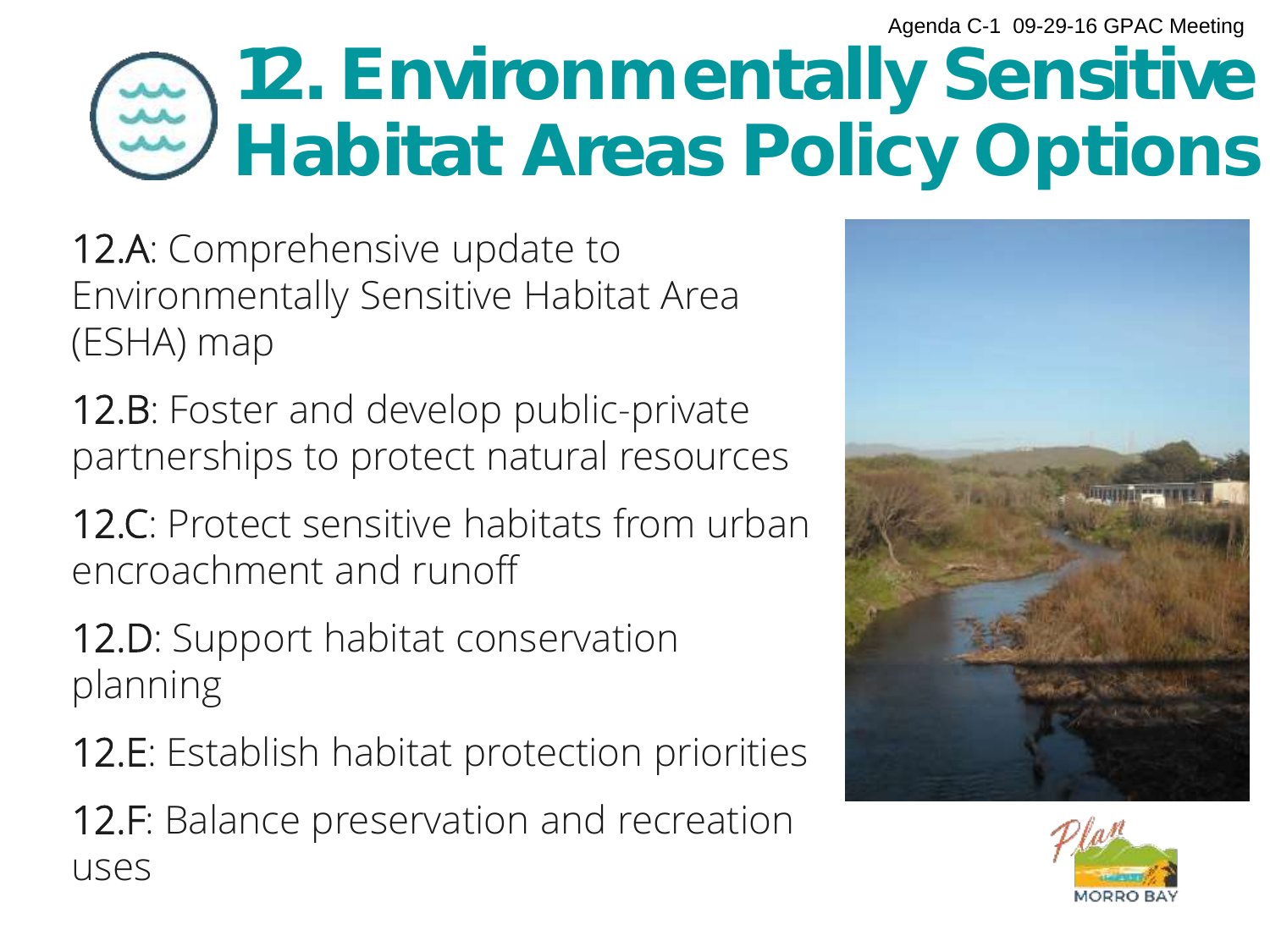## 13. Transportation Metrics Policy **Options**

13.A: Establish vehicular level of service (LOS) standards

13.B: Establish multimodal LOS standards

13.C: Establish vehicle miles traveled (VMT) metrics and thresholds



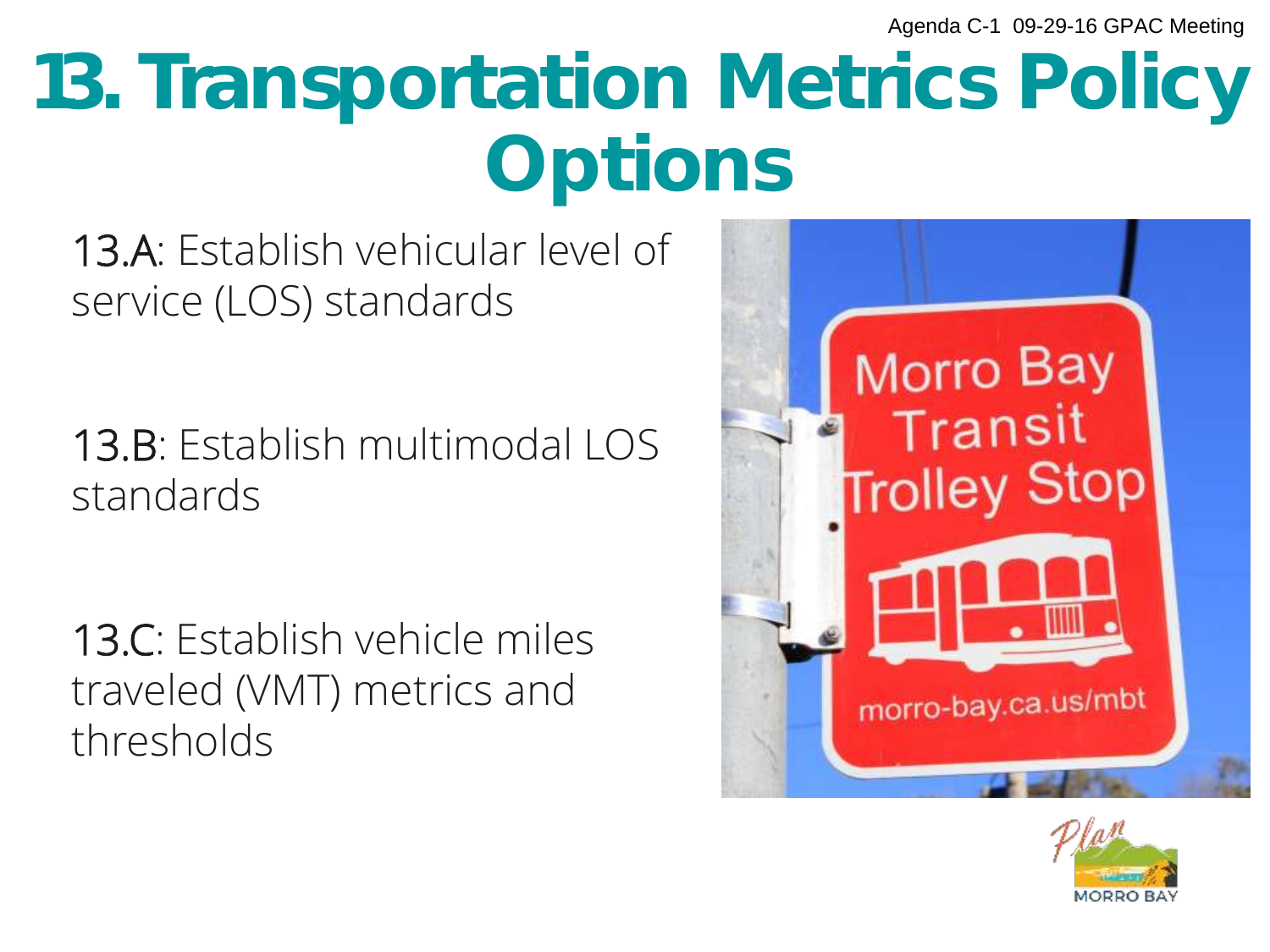## 14. Historic Resource Management Policy Options

- 14.A: Develop a historic context statement
- 14.B: Establish a local register
- 14.C: Conduct a cultural resources inventory
- 14.D: Participate in Mills Act program
- 14.E: Become a Certified Local Government
- 14.F: Prepare design guidelines for historic buildings
- 14.G: Prepare an adaptive reuse ordinance



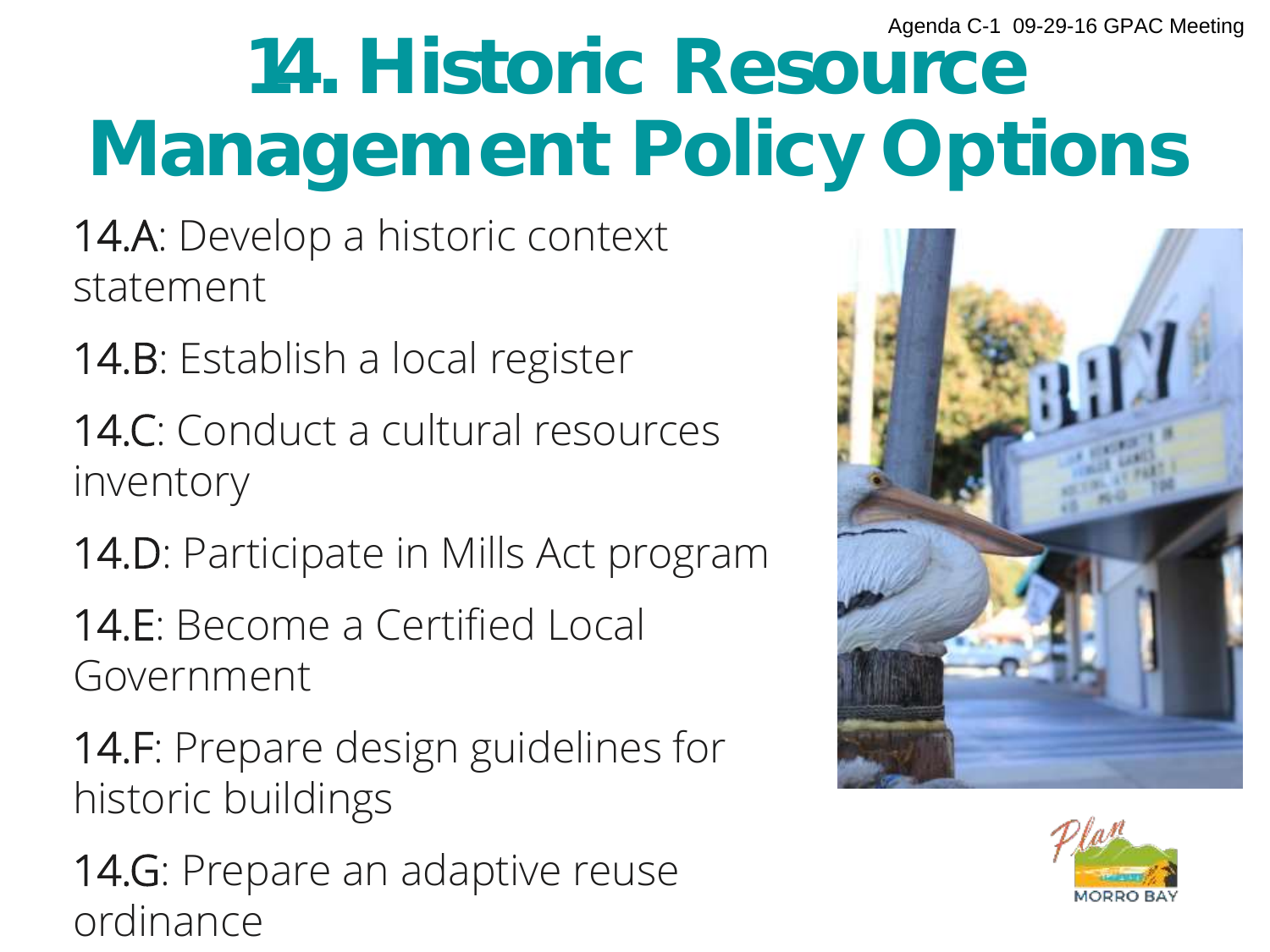# 15. Parking Policy Options

15.A: Modify minimum and establish maximum parking standards

15.B: If warranted, implement paid parking

15.C: Expand the in-lieu fee program

15.D: Encourage shared parking

15.E: Monitor coastal access parking demand



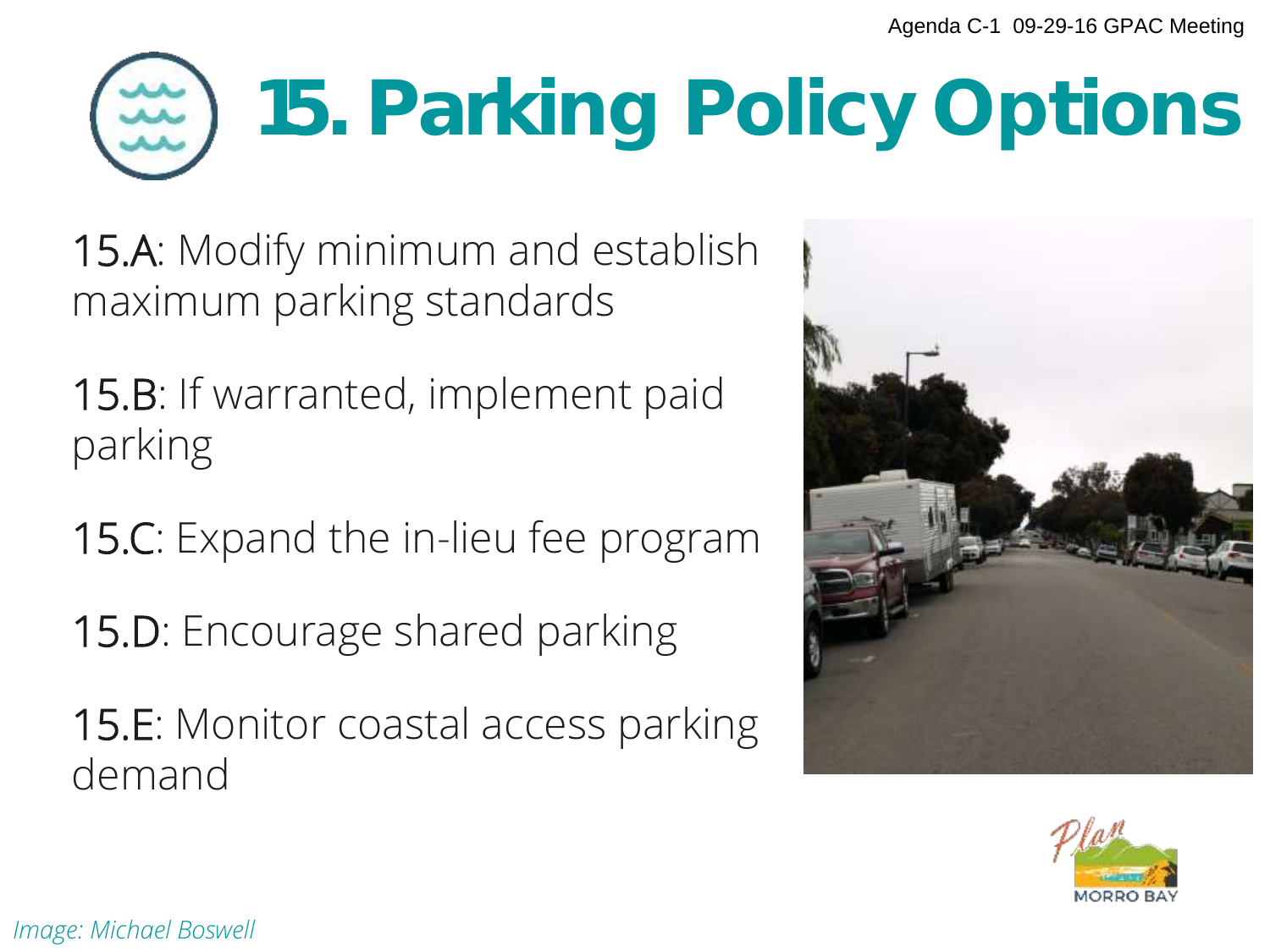### 16. Viewsheds and Viewpoints Policy Options

16.A: Designate official viewsheds

16.B: Create viewshed protection design guidelines

16.C: Revise lighting standards to protect views

16.D: Identify degraded viewsheds and other issues affecting viewshed quality



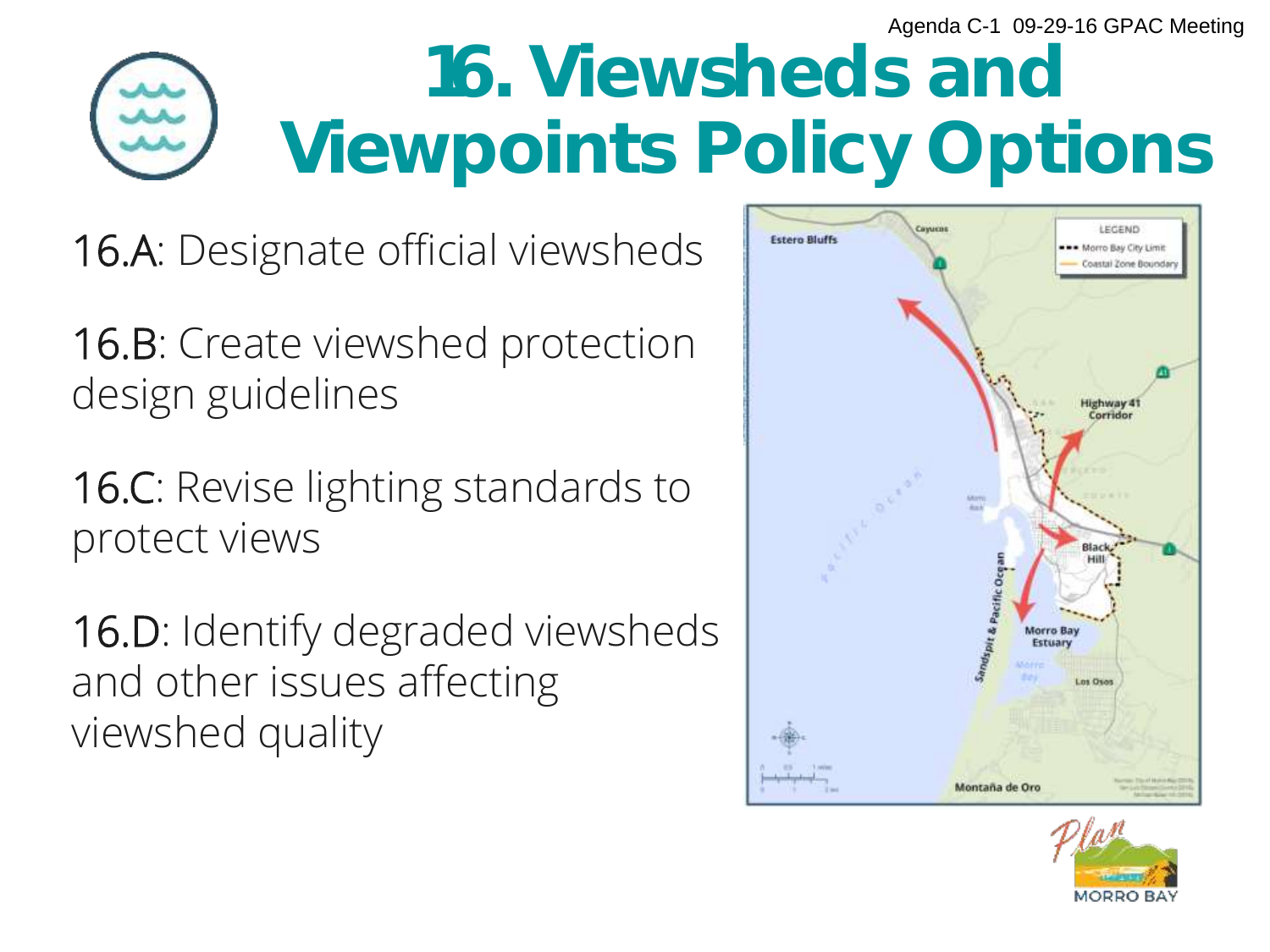### Downtown Waterfront Strategic Plan

Overview and Discussion

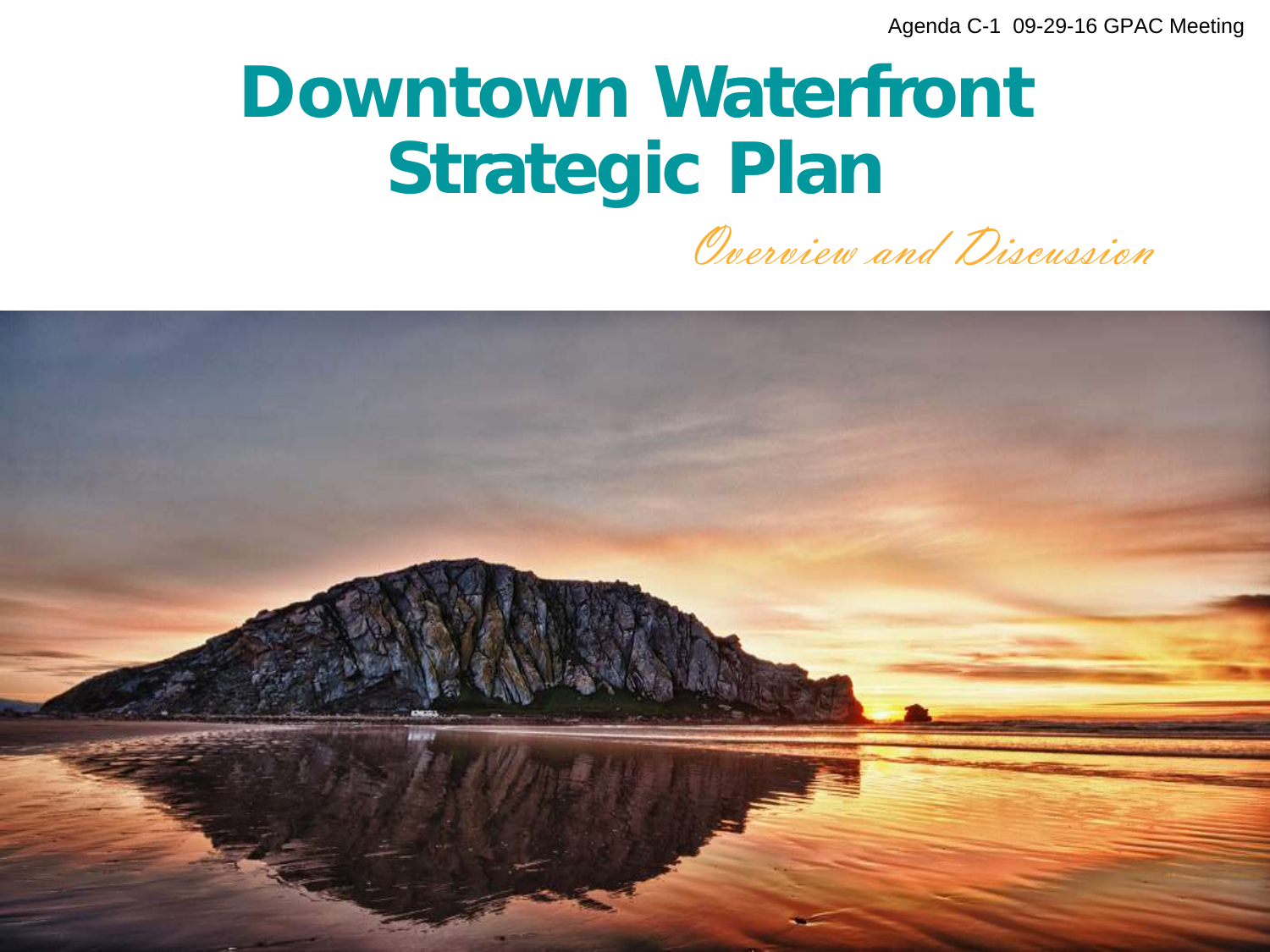## **Strategic Plan Objectives**



- Provide a vision for downtown and the waterfront area
- Connect the Downtown and **Waterfront**
- Develop a unified brand for the area
- Develop design guidelines to enhance the character of the districts
- Identify policies and projects to achieve the vision
- Create a tool for a clear path to implementation for the next 10 years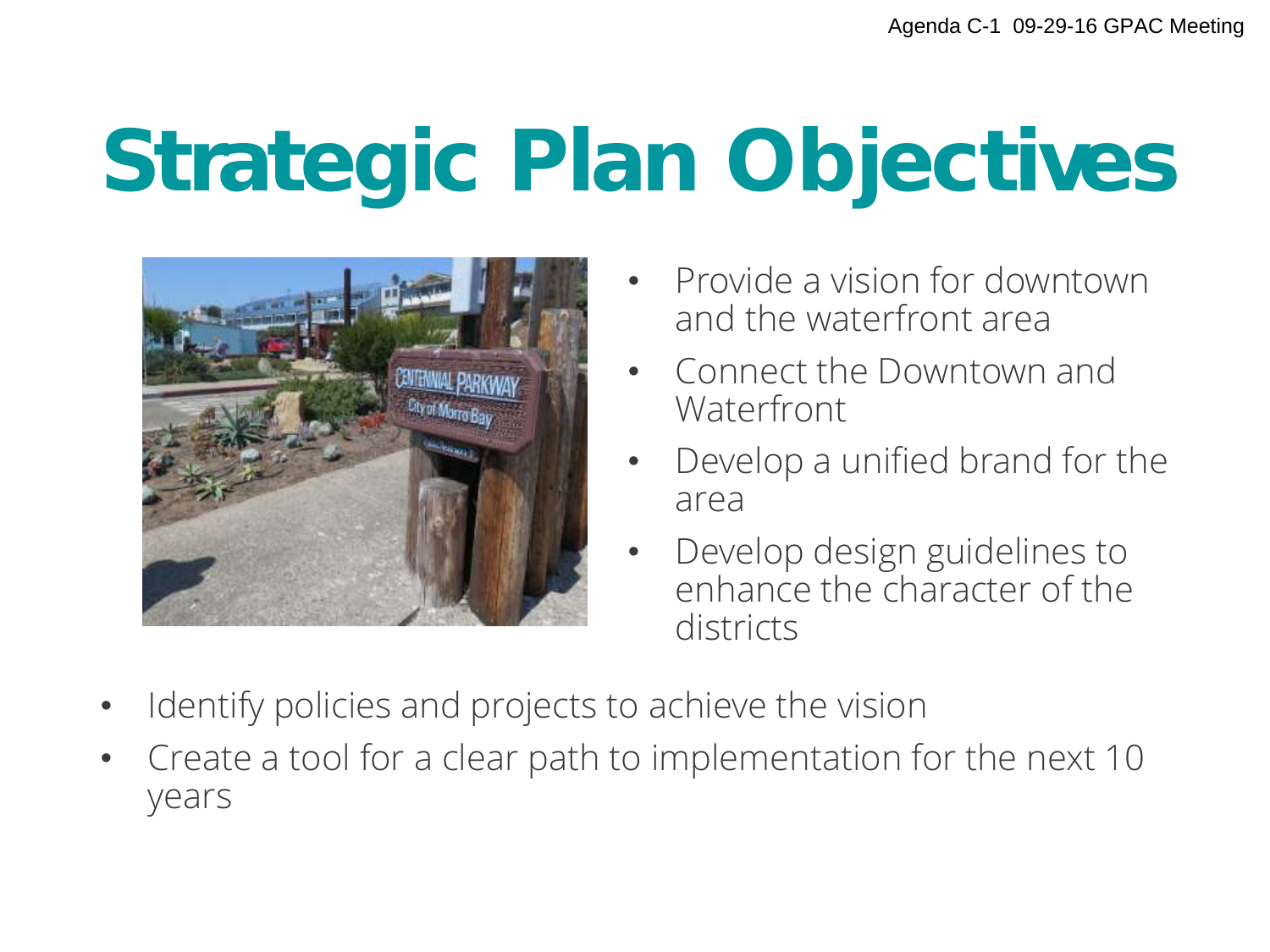### **Key Vision Themes to Date For the Downtown Waterfront Areas**

The future Downtown and Waterfront of Morro Bay will:

- Be proud of its rich fishing industry history and celebrate it working waterfront
- Be a unique, eclectic, charming and artistic place that stands apart from other seaside communities
- Be a vibrant and affordable place to live, visit and work



- Celebrate memorable views and connections from the downtown to the beach, waterfront and Morro Rock
- Be a place to park your car all weekend, and walk, trolley, and bike everywhere
- Showcase opportunities to discover and highlight Morro Bay's natural beauty
- Support a thriving and robust local economy and tourist industry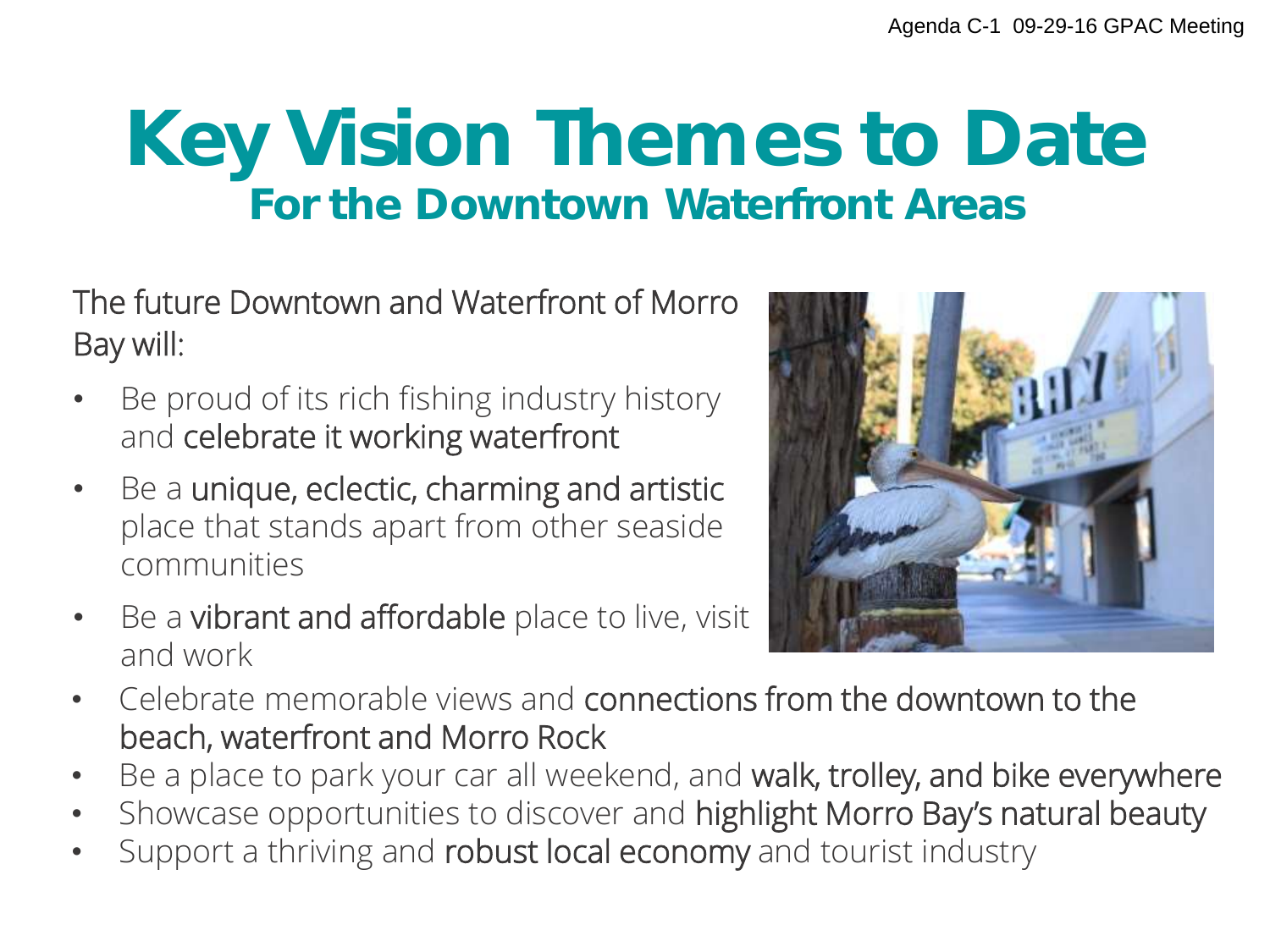### **July GPAC Activity:**  Refining Downtown Waterfront Priority Areas & Projects

#### GPAC Top private improvement:

- Empty lot across from the Blue Sail Inn
- Alehouse on Morro Bay Blvd. between Market and Main
- Empty lots along Morro Bay Blvd between Morro and Market
- Empty lot at Beach and Main streets

#### GPAC Top public improvement:

- Centennial Stairway
- Outdoor performance area at Centennial **Stairway**
- Walkability along the water Morro Bay Blvd from Main to the stairway
- Signs around the stairway to downtown
- Circulation improvements for all modes along Embarcadero

GPAC Public/Private: Centennial Staircase area

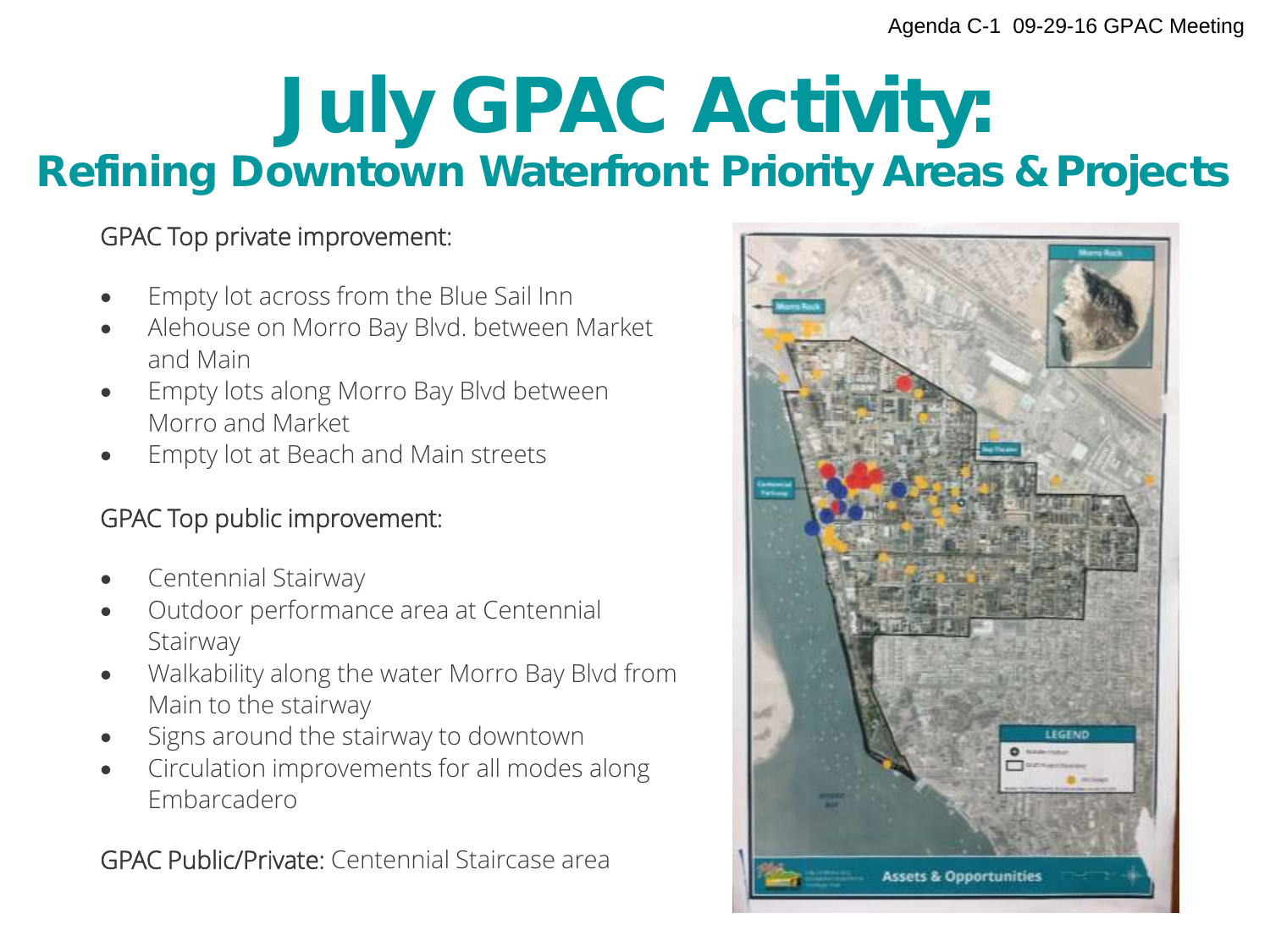### **October Workshop Activity:**  Refining Downtown Waterfront Priority Areas

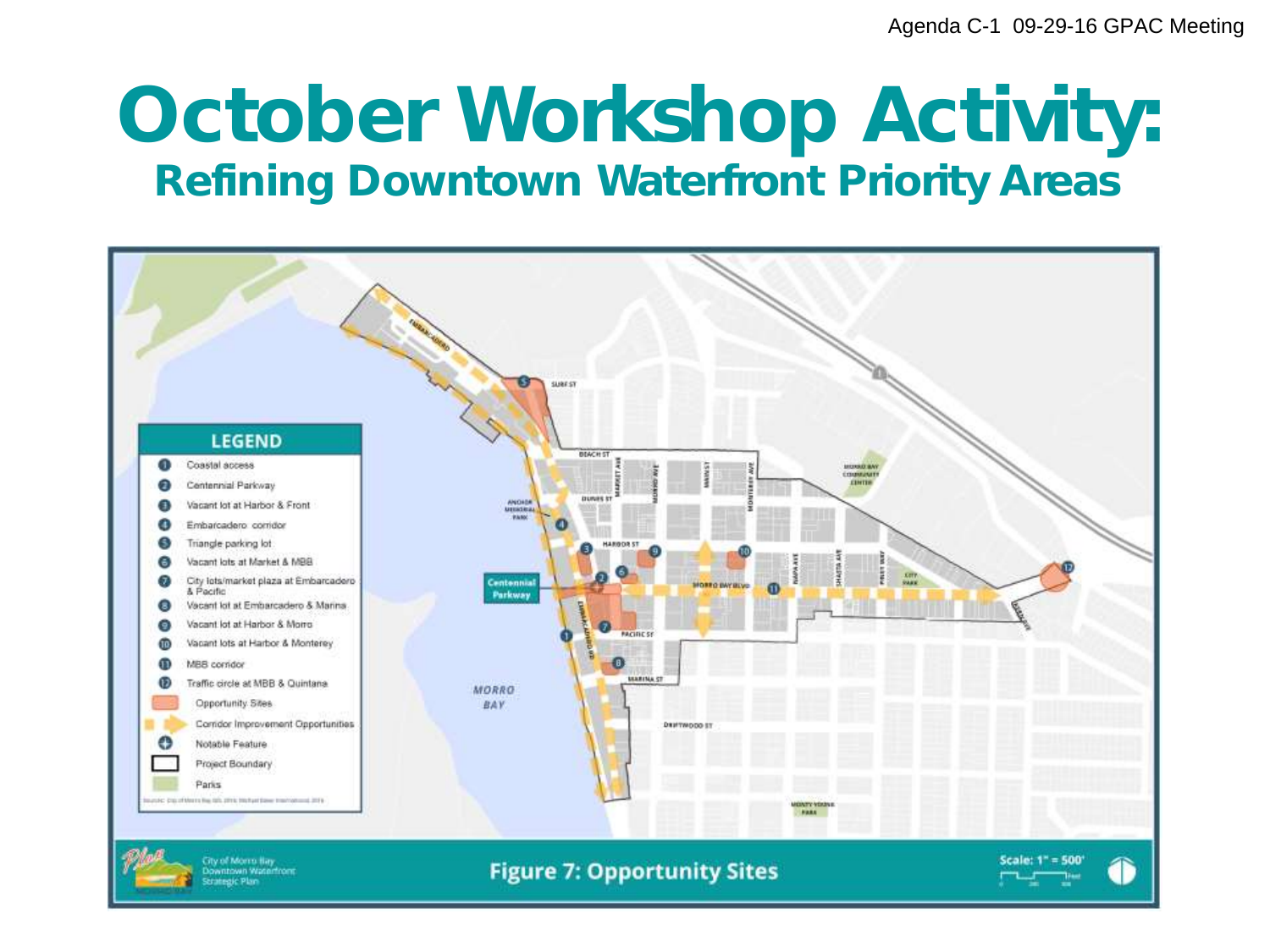### **July GPAC Activity: Downtown Waterfront Design Preferences**

|         | Waterfront                                                                                                                                                                                                                                                                                                                                                                                                                                                                                                                                                                                                                                            | <b>Downtown</b>                                                                                                                                                                                                                                                                                                                                                                                                                                                                                                                                                                                                                                |
|---------|-------------------------------------------------------------------------------------------------------------------------------------------------------------------------------------------------------------------------------------------------------------------------------------------------------------------------------------------------------------------------------------------------------------------------------------------------------------------------------------------------------------------------------------------------------------------------------------------------------------------------------------------------------|------------------------------------------------------------------------------------------------------------------------------------------------------------------------------------------------------------------------------------------------------------------------------------------------------------------------------------------------------------------------------------------------------------------------------------------------------------------------------------------------------------------------------------------------------------------------------------------------------------------------------------------------|
| Like    | Porosity/transparency of windows and doors<br>Increased use of 2 <sup>nd</sup> floor areas as short term<br>$\bullet$<br>rental (motel, B&B)<br>Appropriate signage<br>$\bullet$<br>Eclectic architectural styles (include modern<br>$\bullet$<br>elements)<br>Human scale elements<br>$\bullet$<br>Wide inviting signage<br>$\bullet$<br>Appropriate landscaping - bay oriented<br>$\bullet$<br>Wood siding<br>$\bullet$<br>Nautical themes<br>$\bullet$<br>Plants and green areas<br>$\bullet$<br>Design theme for Embarcadero<br>$\bullet$<br>Complete bayside public walk<br>$\bullet$<br>Traditional design appropriate for seaside<br>$\bullet$ | Human scale elements<br>$\bullet$<br>Porosity/transparency of windows and doors<br>$\bullet$<br>Mix of uses (including residential)<br>$\bullet$<br>I like 2 story structures with retail on ground floor<br>$\bullet$<br>and residential on the upper<br>Absence of chain stores<br>$\bullet$<br>Outdoor amenities (dining, seating)<br>$\bullet$<br>Small town "feel"<br>Older eclectic buildings<br>Benches, trees, planters<br>Generally 2 stories or less<br>Appropriate landscaping (e.g. continuing city<br>street tree pattern)<br>Eclectic appearance of buildings<br>$\bullet$<br>Design theme for downtown<br>$\bullet$<br>Eclectic |
| Dislike | Awful signage<br>$\bullet$<br>Discontinuity of lateral access<br>$\bullet$<br>Overly modern buildings<br>$\bullet$<br>North Embarcadero/Harbor - ugly parking<br>$\bullet$<br>areas, too much "clutter" around<br>buildings/parking areas<br>Narrow walkways<br>$\bullet$<br>Dirt parking lot, empty area<br>$\bullet$                                                                                                                                                                                                                                                                                                                                | Two-story limit on buildings - need to encourage<br>$\bullet$<br>mixed-use (downstairs retail, upstairs living areas)<br>Uneven walkways<br>$\bullet$<br>No clean look, unkempt<br>$\bullet$<br>New buildings out of character with old ones<br>$\bullet$<br>No public bathroom that really works for public<br>$\bullet$<br>Need more landscaping and trees<br>Too many thrift stores on MBB<br>I don't like square buildings with flat roofs                                                                                                                                                                                                 |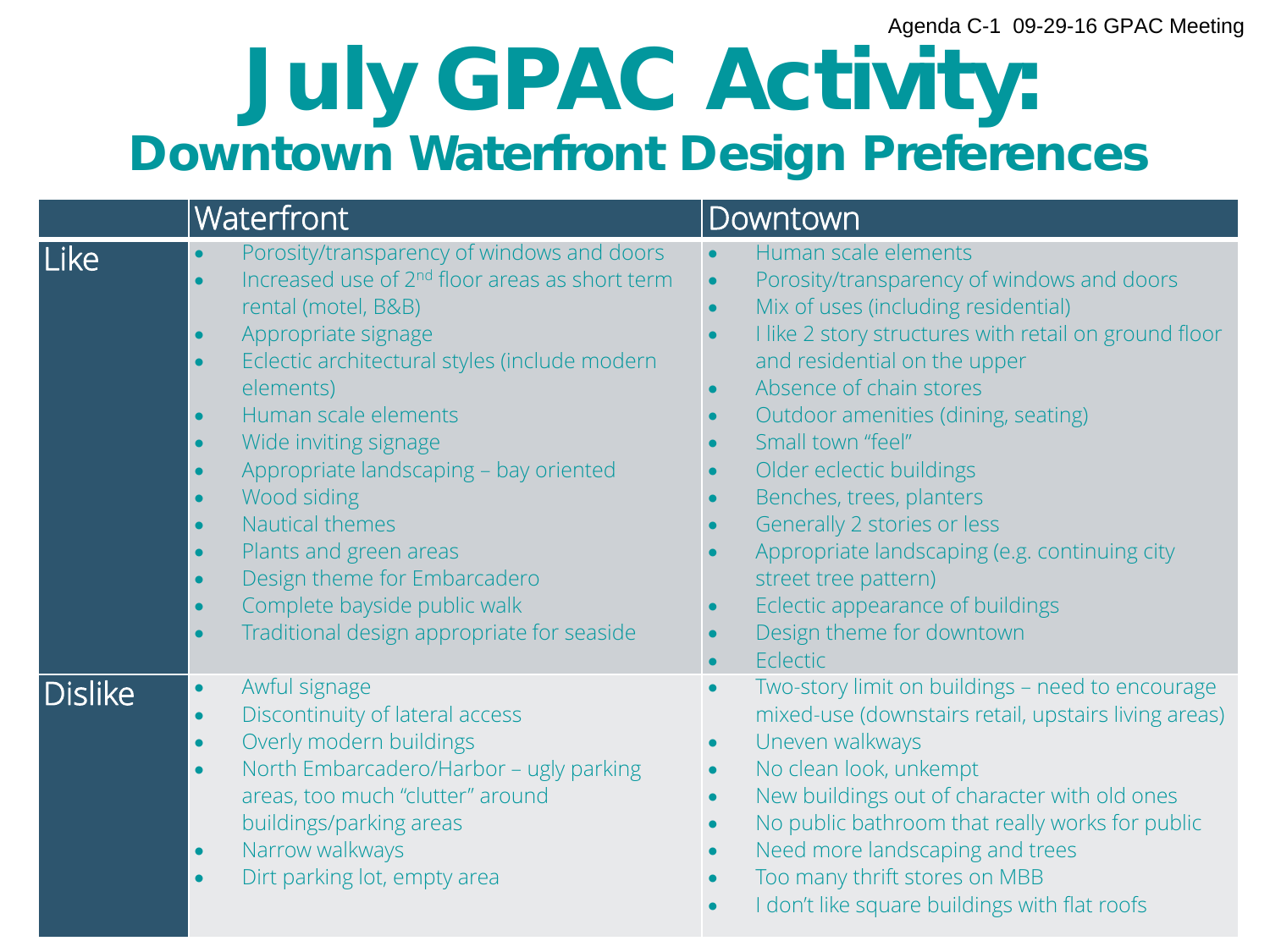### **October Workshop Activity:**  Community Design Preferences

#### Gauge Community Preferences on Design Themes for:

- Downtown vs. waterfront
- Character-defining elements (e.g. architectural styles, materials, colors)
- Street and public space furnishings
- Gateway features
- **Signage**
- Mixed-use development

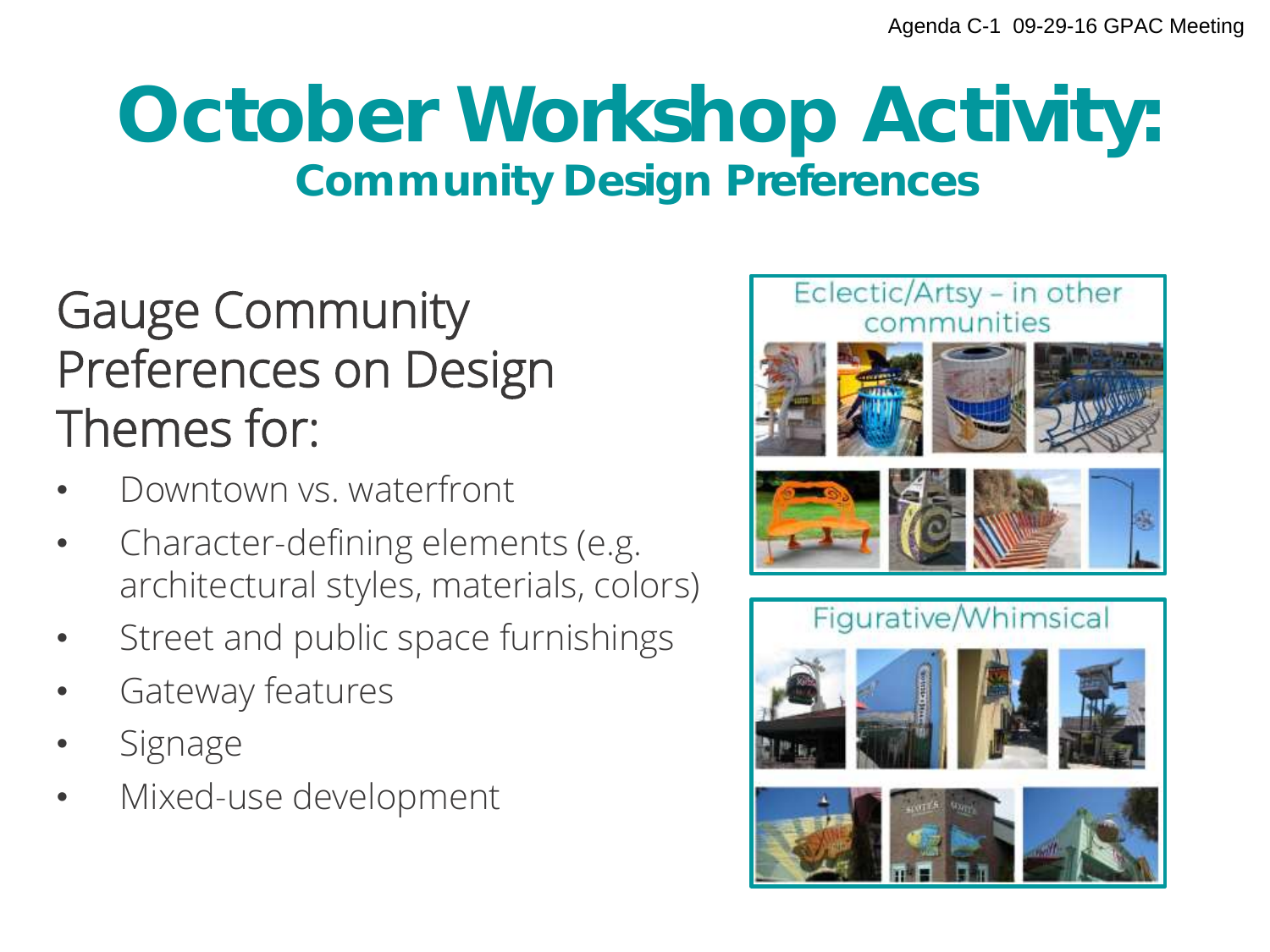## **Strategic Plan Contents**

| Purpose &<br>Background                   | <b>· Existing conditions</b><br>• Community<br>conversations                                              | structure and structure<br><b>CALL WAS SEX </b><br><b>COMPANY</b><br><b>Castro Corp. Control Castro Corp.</b><br>ET CONTRACTOR<br>SUMMER.<br>contractor in their<br>Contribution (1)<br><b>Internation North Avie</b><br>4530 Blocked<br>sec.<br><b>BUILDING</b><br>TRIFFORMATION<br>drive also also assumed<br>$-14.001$<br><b>Links</b><br><b>STARTING</b><br>this friends.                                                                                                                                                                                                                                                                                                                                                                                                                                                                                                                                                                      |
|-------------------------------------------|-----------------------------------------------------------------------------------------------------------|----------------------------------------------------------------------------------------------------------------------------------------------------------------------------------------------------------------------------------------------------------------------------------------------------------------------------------------------------------------------------------------------------------------------------------------------------------------------------------------------------------------------------------------------------------------------------------------------------------------------------------------------------------------------------------------------------------------------------------------------------------------------------------------------------------------------------------------------------------------------------------------------------------------------------------------------------|
| The Vision                                | · (Vision Description,<br>· Vision Plan Illustrative,<br>• Vision Plan Narrative &<br><b>Key Projects</b> | 3.3. Design Preferences<br>The following images impressed the preferenced and signage sterige.<br>styles and present spreferred by pertogents at the visioning<br>morkshop. These design ideas provide stood core that can help be<br>define a sense of pieco and identity for Hopver. The design<br>preferences (Kowe biskw.srs elended to be a pudnits sel in the<br>Bivelageness of a farmal set of tools to create a diverse) character for<br>Hopve: These easts wight reclude a wishern atmentage polente, a<br>jubbt stjenge polente, private sign standorfis, tesklar a vator prof.<br>statutes polerar for new development, inspires except these rack will<br>help to establish a unuan abovery and structures of plans.                                                                                                                                                                                                                 |
| Design<br>Guidelines &<br><b>Branding</b> | · Private<br>• Public<br>· Branding<br>· Coastal Access                                                   | carate tighting see? \$<br><b>Pressure</b><br><b>Pricetts</b><br>1 = Stort Terry<br>1 + Mai Tayer<br><b>Situagine</b><br><b>Drawing</b><br>UDILE Fie RPF process to yeek designs for the<br>RevEator<br>(CD)<br>311-13<br>recorning/but train depot with the Harrey House<br>$\rightarrow$<br>Majake<br>tedaurant.<br>\$120, \$2, but serves and child detailed<br>Information description of the A.<br>UULLe the NPP process to seek designs for the<br>Alexandra minute sales and started<br><b>Favilation</b><br>call intermedial                                                                                                                                                                                                                                                                                                                                                                                                               |
| Implementation                            | $\cdot$ Who<br>• What<br>• When                                                                           | 311.18<br>FED. R.<br>hand place will like statue at the reconstrained<br>Molave<br>train shopps site.<br>Holder the NPP process to sever designs for the<br>Revisions<br>10-18<br>thatter subset and rememberature for the Seath<br><b>POSSIT</b><br><b>Maine</b><br><b>Midson District</b><br>UNLy the MP process to seek designs for the<br>NevEaton<br><b>JU-29</b><br><b>JOUR</b><br>Passium pisjant sking K Street<br><b>Millwer</b><br>Hillary the RPP processes to week develope that they<br><b>Fevilation</b><br>10.27<br>renunded theater in the Arts and third interest<br>FCD.<br>Mitant<br>District:<br>United the RRP persons to seek design) fut the<br>Feybalas<br>38/22<br>intent cor payers with office and postlyDakers<br>POD<br><b>Higan</b><br><b>DARM</b><br><b>DROLLATE</b><br>tretal: continuusa sidewalis and such and gatter<br>Ferhatze<br>$2 + 1$<br>9, 8<br>for coglocol insiderable and commercial areas.<br>Miguez |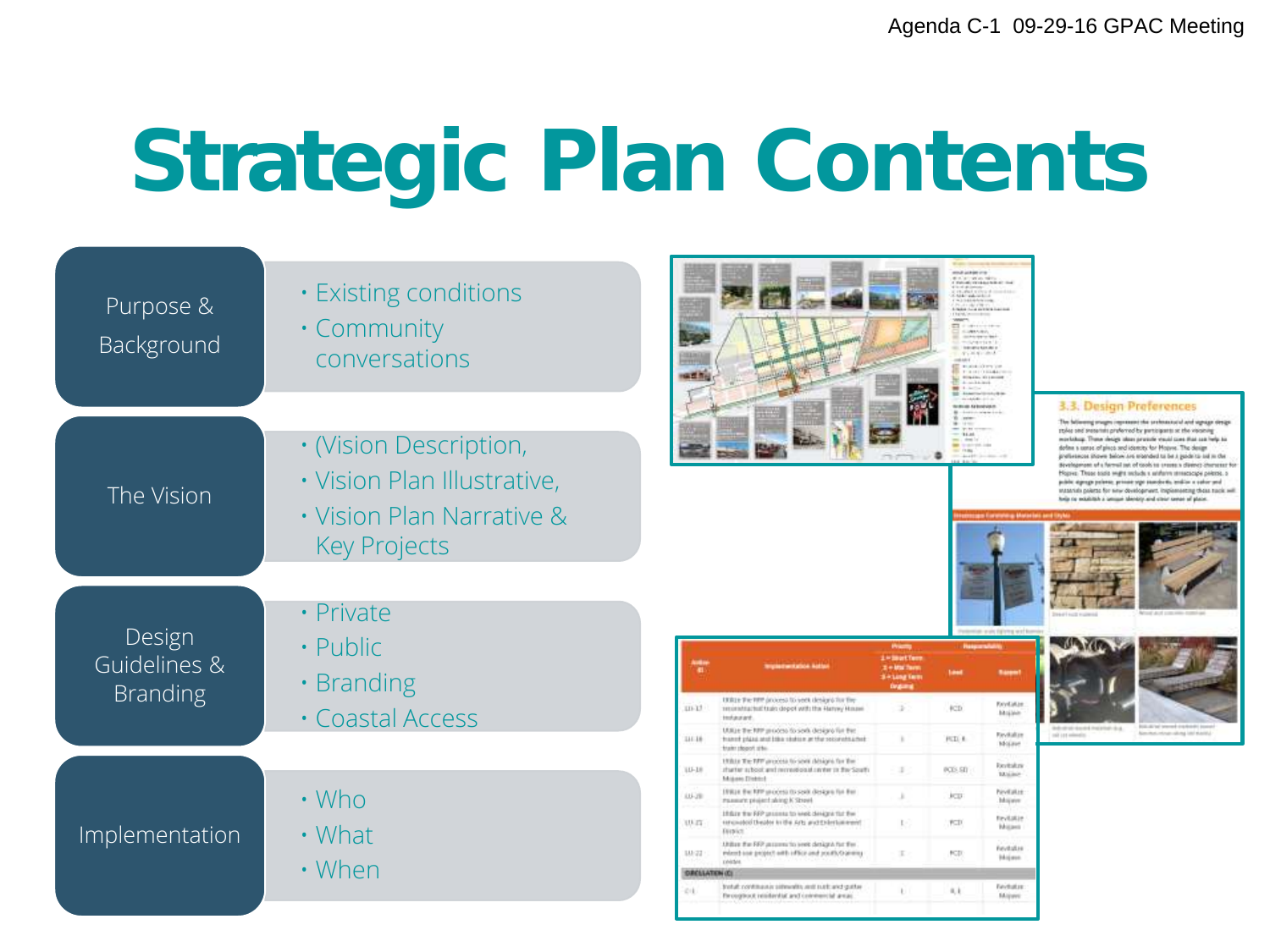## Next Steps



- Incorporate GPAC and community input on Key Issues & Policies
- Next GPAC meeting: October 20th
- Public Workshop on DWSP: October 12th
- Planning Commission and City Council meeting: TBD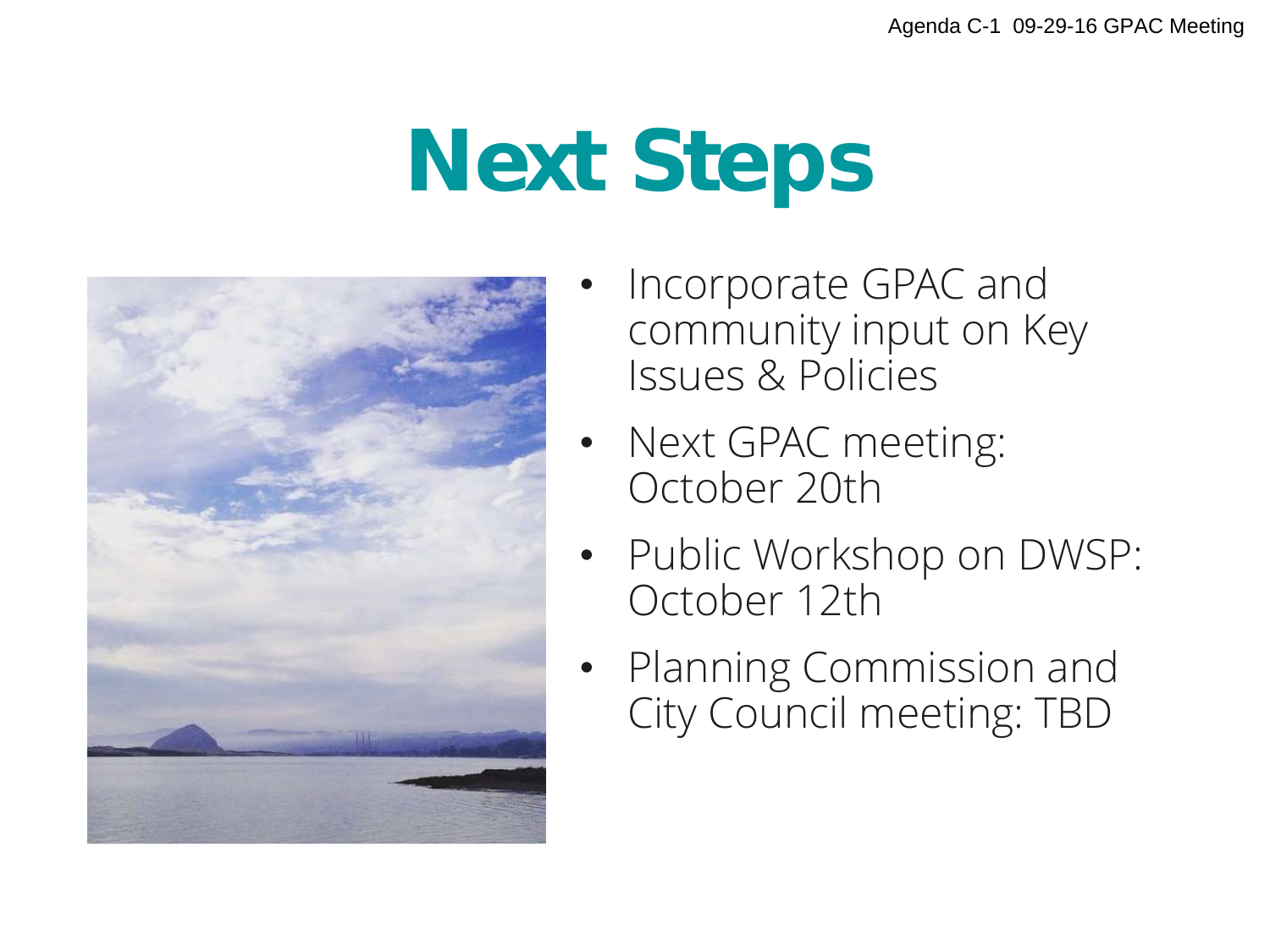## THANK YOU

Questions?

Contact Us

Scot Graham sgraham@morrobayca.gov (805) 772-6291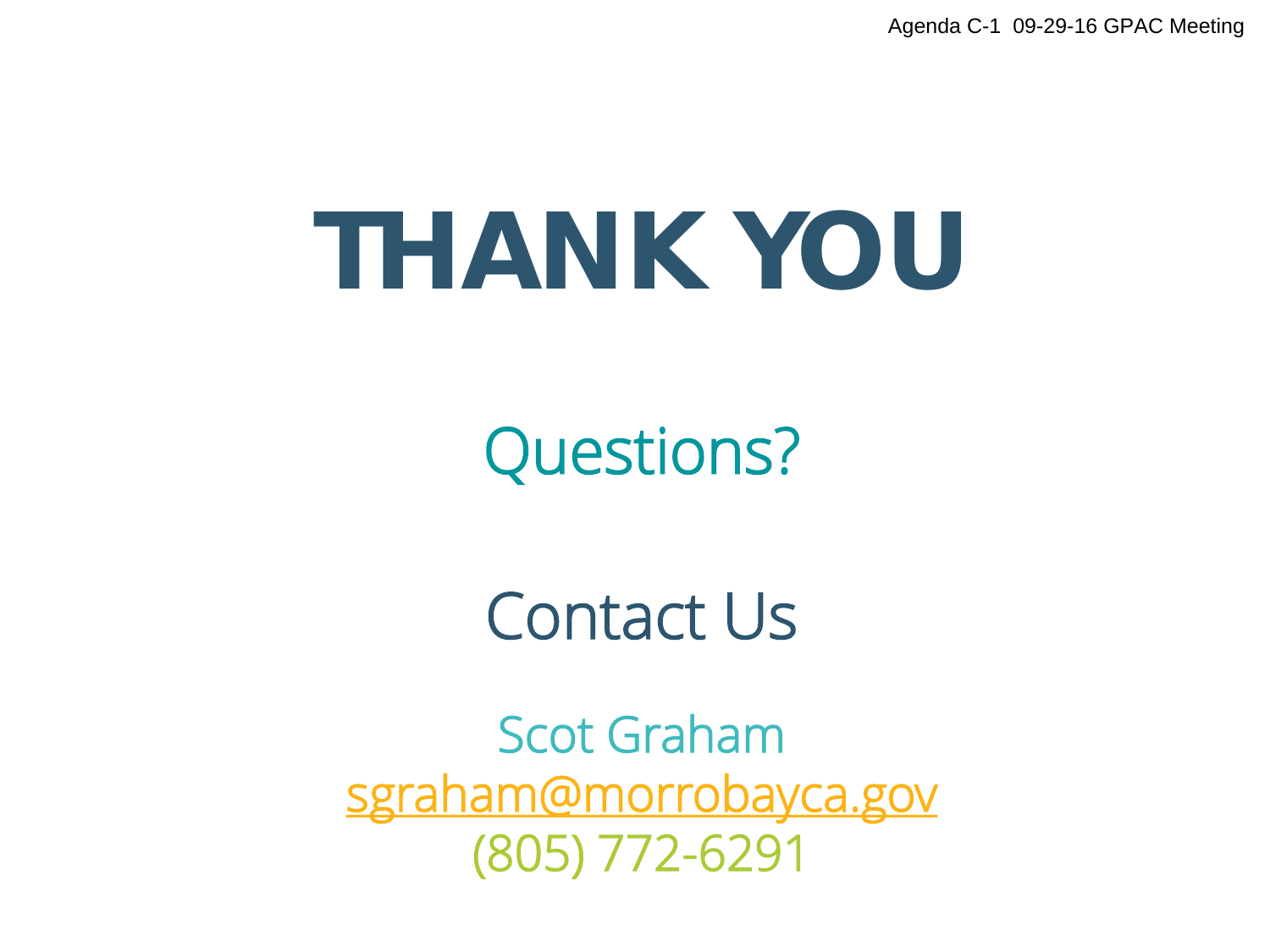## 1. Population Growth Policy **Options**

1.A: Housing and/or job growth control or growth management

1.B: Appropriate development capacity

1.C: Infill and/or outward expansion



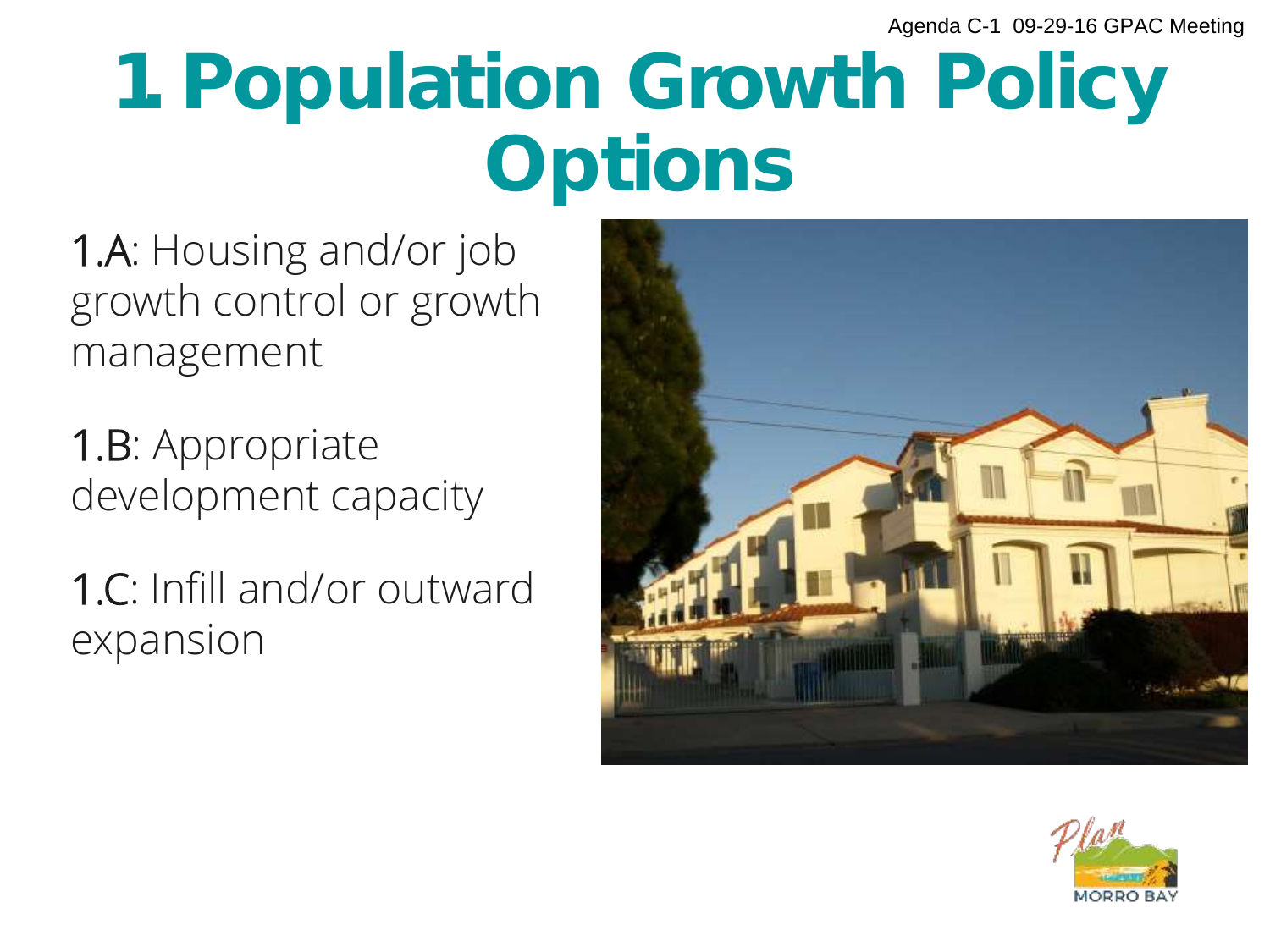## 2. Water Supply Policy Options

2.A: Diversify water supply

2.B: Continue to limit future growth to available water supply

2.C: Continue to impose restrictions on water use



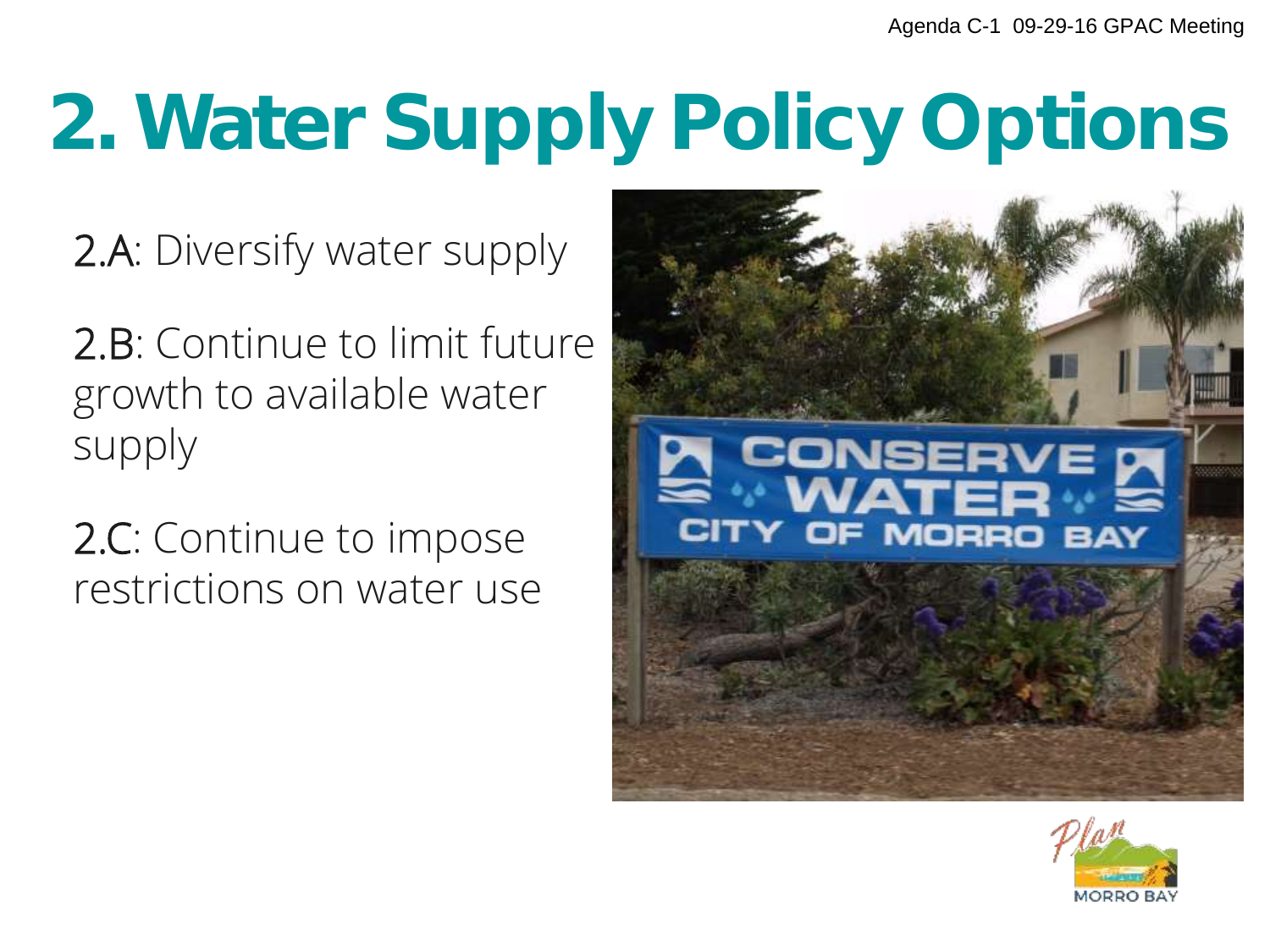## 3. Planning Area Policy Options

- 3.A: Set the planning area
	- At minimum, city limits and sphere of influence
	- Consider including Areas 1 and 3
	- Consider excluding Areas 2 and 4
- 3.B: Create criteria for future sphere of influence expansions and annexations



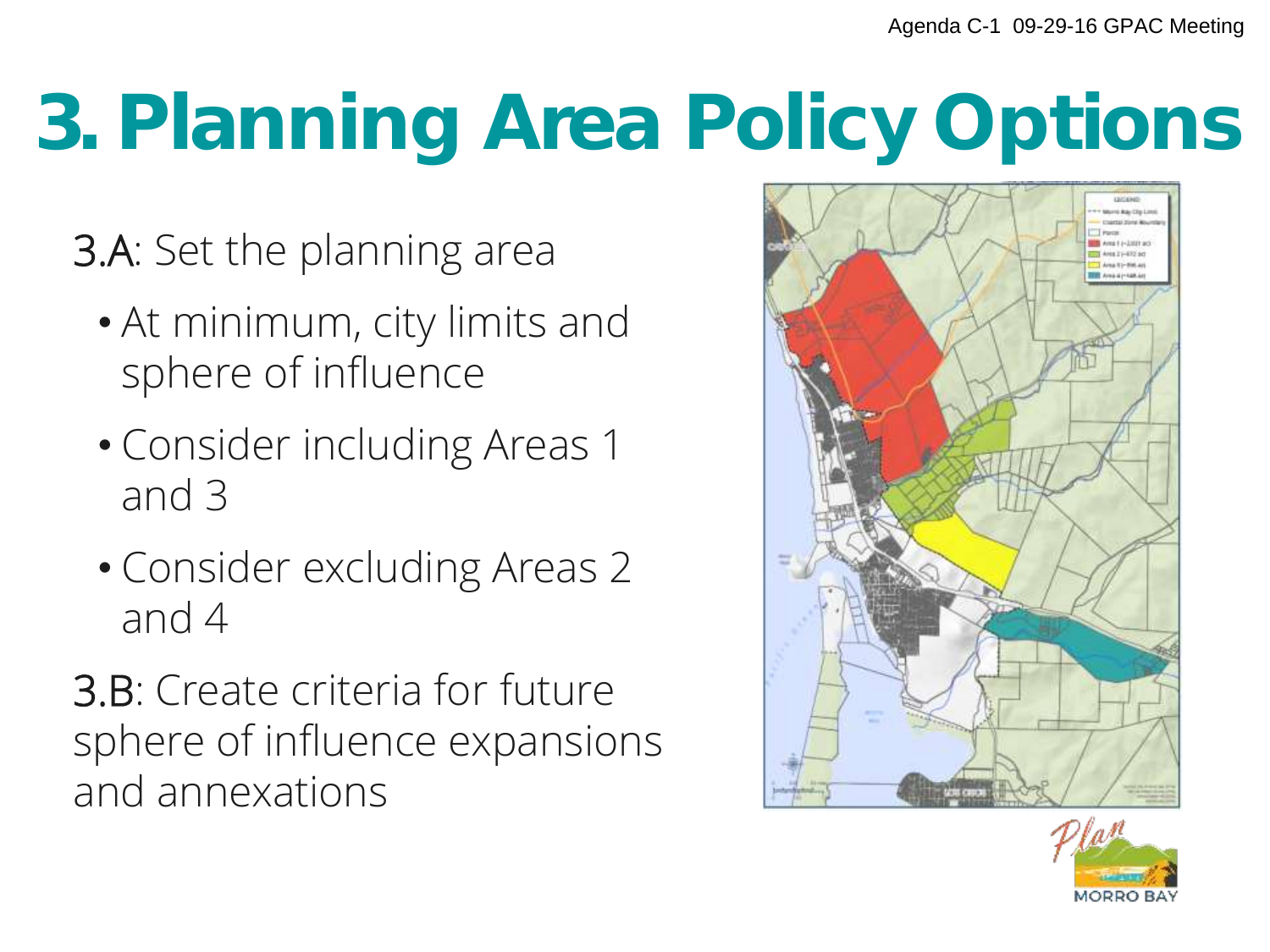## 4. Economic Development Policy Options

4.A: Include economic development considerations in the land use plan

4.B: Adopt business-friendly practices

4.C: Make energy and telecommunication technology resources readily available to businesses



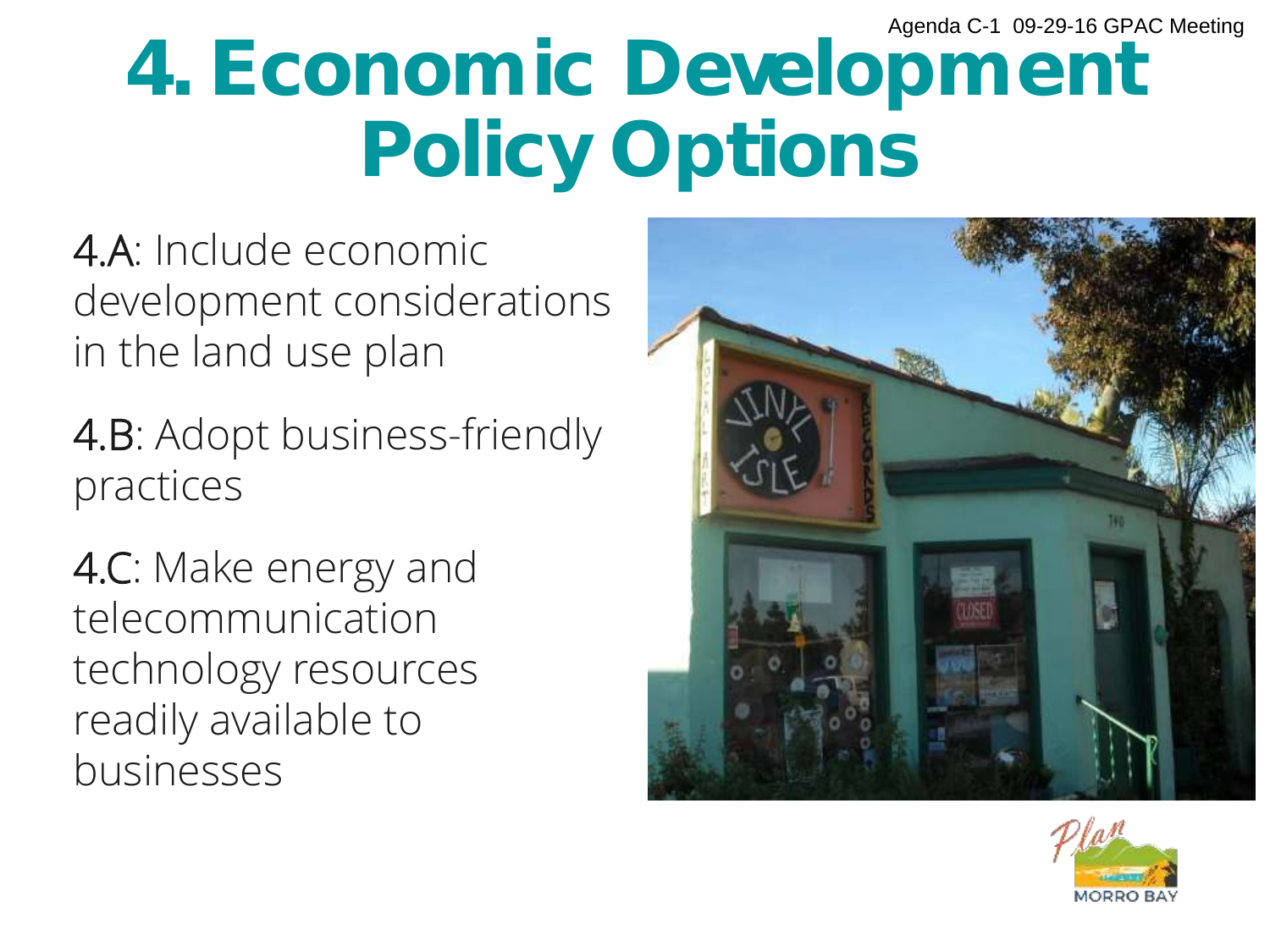## 5. Neighborhood Compatibility Policy Options

5.A: Create unified design guidelines with clear intent that balance restrictions with flexibility

5.B: Define allowable sizes of new or expanded buildings

5.C: Limit construction of new chain stores

5.D: Establish neighborhood boundaries



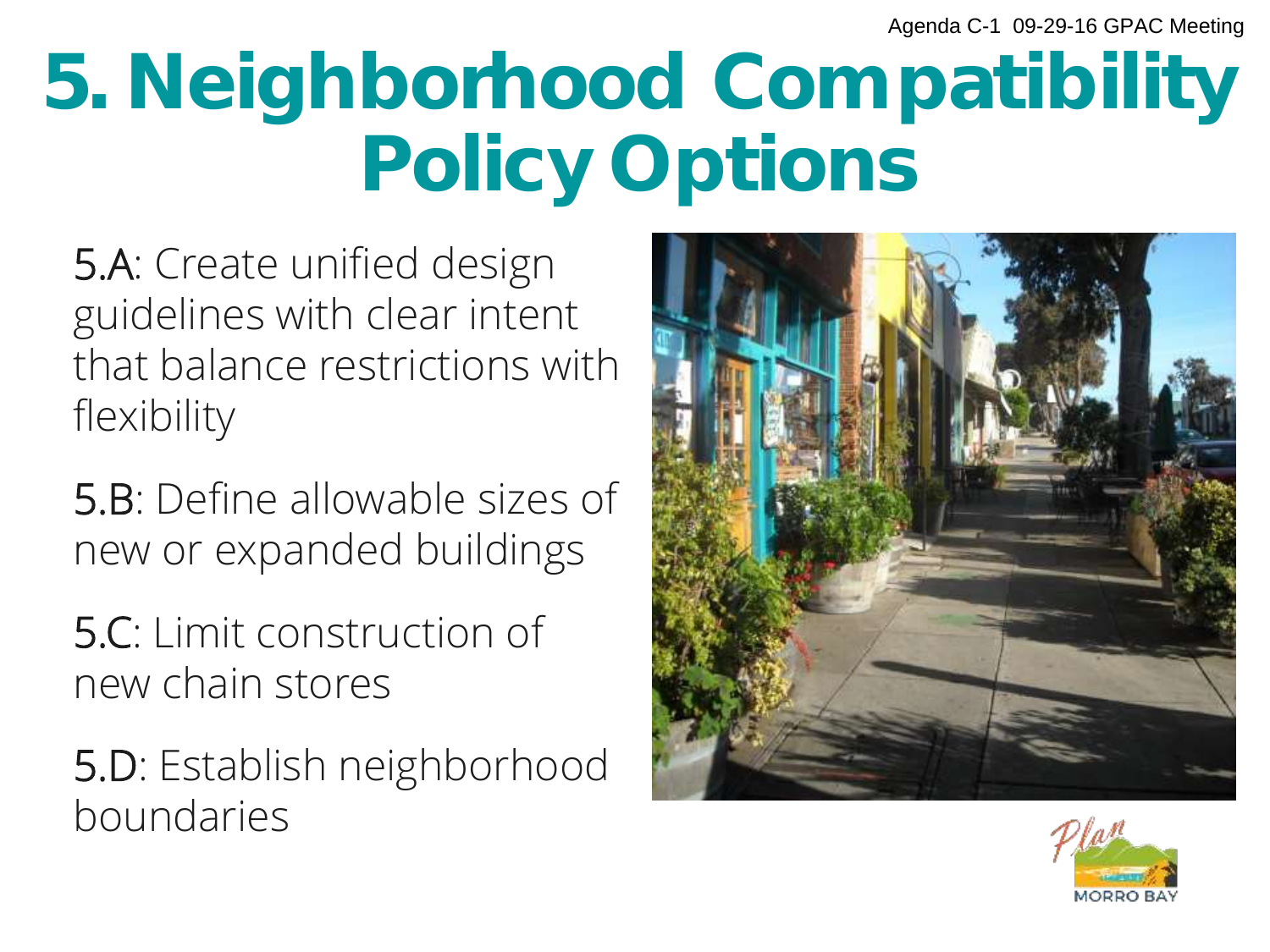## 6. Multigenerational Community Policy Options

6.A: Provide for multigenerational gathering places

6.B: Improve accessibility of public spaces

6.C: Allow for adaptive civic programming

6.D: Shape land use to support a multigenerational community